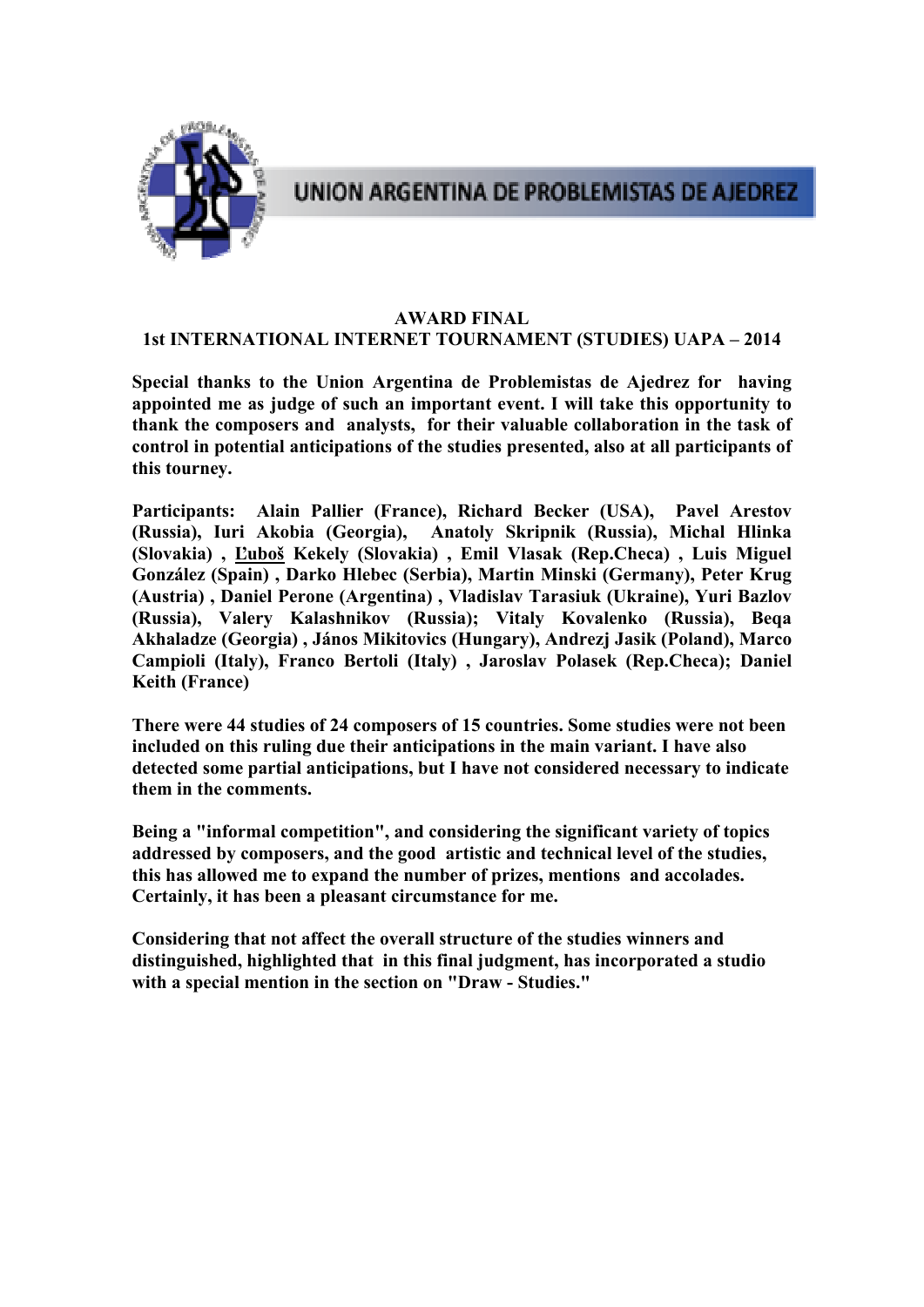

# UNION ARGENTINA DE PROBLEMISTAS DE AJEDREZ



# **Section A - Thematic**

**With different material and objectives, the authors have reasonably complied with the theme. In all three studies are developed, lines and trials, in a interesting manner and enjoyable, being therefore, studies of significant hierarchy.** 

### **Alain Pallier (France)**

### **1...Bf3+**

1...Qb4 2.Rd3! *(*not *2.Ra2? Bf3+ 3.Ne4+ Kg1 4.b7 Bxe4 5.Nc6 Qc4=)* 2...Bf3+ *(2...Qa4+ 3.Kb7 Kxf2 4.Nc6 Be2 5.Rxf5+ Kg1 6.Rg3++-; 2...Qe7 3.Rdd6+-)* 3.Rxf3 Kxf3 4.b7 Qa5+ 5.Ra6 Qd8 6.Ka7+-

### **2.Rxf3!**

2.Ka7? Qd4 pin 3.Rxf5 Qg7+=; 2.b7? selfpin 2...Bxb7+ 3.Kxb7 Qb4+=; 2.Nc6? selfpin 2...Qd4 3.Rg6 e.g. 3...Qd8+ 4.Ka7 Bxc6 5.Rxc6 Qe7+= **2...Qxf3+ 3.b7** selfpin 3.Nc6? selfpin 3...Qc3 4.Rxf5 Qc4= **3...Qxf2** unpin 3...Kxf2 4.Nc6 unpin 4...Qa3+ e.g. 5.Na7 selfpin 5...Qf3 pin 6.Rc6+- unpin **4.Nc6!** [4.Na6? Qf3 pin 5.Ka7 unpin 5...Qe3+ 6.Ka8 Qe4= /f2 pin

**4...Qa2+5.Na7** selfpin **5...Qd5** pin (and unpin of Na7) **6.Rc6** unpin **6...f4 7.b8Q** promotion on b8 creates a pin of Rc6

**7...f3 8.Qb7!!** unpin [8.Qc8? f2 9.Qg4+ Kh2=] **8...f2 9.Nb5 Qe4** [9...g4 10.Nd4 g3 e.g. 11.Nb3 Qh5 12.Nd2+-] **10.Nd4** [10.Nc3? Qf3=] **10...g4 11.Nb3! Qf3** [11...f1Q 12.Rc2++-] **12.Nd2+-**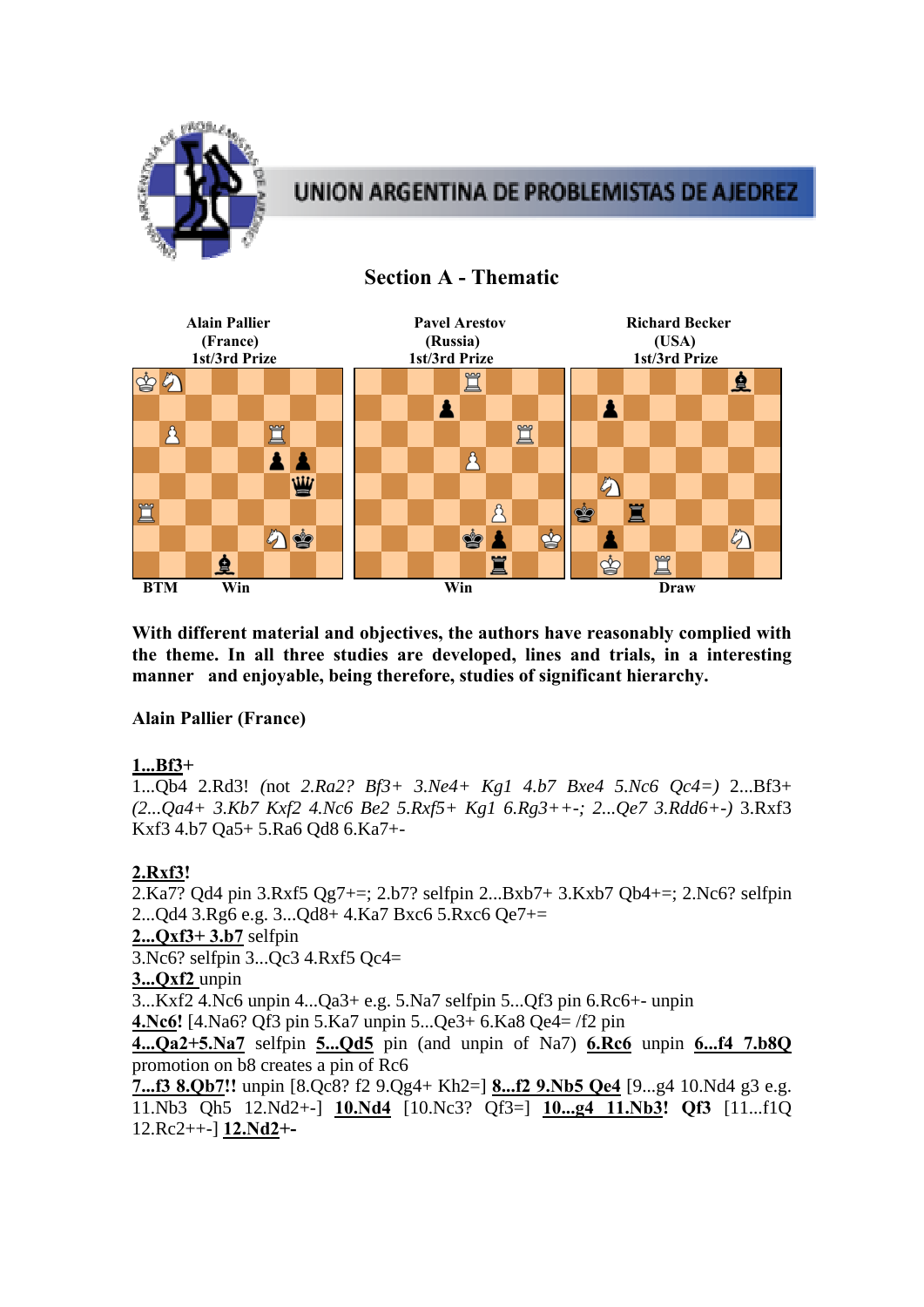## **Pavel Arestov (Russia)**

# **1.e6!**

Try: 1.Rg2? pin 1...Ke3 unpin 2.e6 d5 3.e7 Rh1+! 4.Kxh1 f1Q+ 5.Kh2 Qa1 6.Rd8  $Oe5+=$ 

**1...Rh1+!** [1...d5 2.Rf8 Rh1+ 3.Kxh1 f1Q+ 4.Kh2+-] **2.Kxh1 f1Q+ 3.Kh2** [3.Rg1?? selfpin 3...Qh3# unpin

### **3...Qxf3**

3...d5 4.Rf8; 3...Qf2+ 4.Rg2+- pin; 3...dxe6 4.Rgxe6+! Kd3 *(4...Kf2 5.Re2+! Kxf3 6.R2e3+! Kg4 7.Rg3+ Kf4 8.Rf8+-)* 5.Rd8+! Kc4 6.Rc6+ Kb5 7.Rc2! Qxf3 8.Rb8+ Ka4 9.Ra2+-

**4.exd7+ Kf1** [4...Kf2 5.Rg4 - main line] **5.Rg1+!** 

Try: 5.Rf6? pin 5...Qxf6 unpin 6.d8Q Qh4+! 7.Qxh4 - stalemate.; 5.d8Q Qg2+! 6.Rxg2 - stalemate.

**5...Kf2 6.Rg4!! (**6.Re2? Kxe2 7.d8Q Qh5+ 8.Kg3 Qg6+ 9.Kf4 Qxg1=; 6.d8Q? Qh5–+) **6...Kf1! (**6...Qxg4 7.Rf8+! Ke3 8.d8Q+-)

**7.Reg8!** [7.Rg1+? Kf2 8.Rg4 - loss of time.] **7...Qf2/e2 8.Kh1!** 

8.Rg2? selfpin 8...Oh4# unpin; 8.Kh3 Oe3+ 9.Kh4 Oe7+=

**8...Qf3+ 9.Rg2!** selfpin main A **9...Qh3+** unpin

main B 9...Qh5+ unpin 10.Rh2 selfpin 10...Qd5+ unpin 11.Rgg2! selfpin 11...Qxd7 unpin 12.Rg1#

**10.Rh2** selfpin **10...Qf3+** unpin **11.Rgg2!** selfpin **11...Ke1!** 

11...Qd5 12.d8Q Qxd8 13.Rg1#

### **12.d8N!!**

Try: 12.d8Q? Qf1+ unpin 13.Rg1 selfpin 13...Qxg1+! 14.Kxg1 - stalemate.

12.d8B? Kf1 13.Bg5 Qe4 (Qd5,Qc6,Qb7,Qa8) 14.Bh6 Qd5=

**12...Kf1 13.Ne6** (Nf7) win.

# **Richard Becker (USA)**

**1.Ne1!** 

1.Nc2+? Rxc2! 2.Kxc2 Bb3+ 3.Kb1 Bxd1 4.Ne3 Bb3 5.Nd1 Ba2+ –+*(5...Bxd1?* stalemate*)* **1...Bh7+ (**1...Kb3 2.Nbc2 Bh7 (pin) etc) **2.Nbc2+!** (self-pin) 2.Nbd3? (self-pin) 2...Kb3 –+; 2.Nec2+? (self-pin) 2...Kb3 –+; 2.Ned3? (self-pin) 2...Kb3 –+ **2...Kb3 3.Rd7!**  Logical try 3.Rd2? Re3! 4.Ng2 Re8 (Re7, Re6) 5.Rf2 Be4! 6.Re2 Bd3! 7.Rd2 Rd8! –+; 3.Rd5?  $Rxc2$  4. $Rb5+Ka4!$  –+ $(4...Kc4?$  5. $Rxb2 =$ ) **3...Be4 4.Rd2 Re3 5.Ng2 Rh3 6.Nge1 Re3**  Main 6...Rh1 (pin) 7.Rd3+! (unpin) 7...Bxd3 (pin) stalemate; 6...b5 (Bh7) 7.Re2 = **7.Ng2 Rd3** (unpin) **8.Rxd3+ Bxd3**(pin)**9.Nge1 Be4 10.Nd3**(unpin)**10...Kc3 11.Ndb4** (self-pin) 11.Ncb4? (self-pin) 11...Bxd3+ 12.Nxd3 Kxd3 –+ **11...b6 12.Na2+**   $12.Nd5+? Bxd5$  (unpin)  $-+$ **12...Kb3 13.Nab4 b5 14.Nd3** (unpin) **14...Bxd3** (pin) stalemate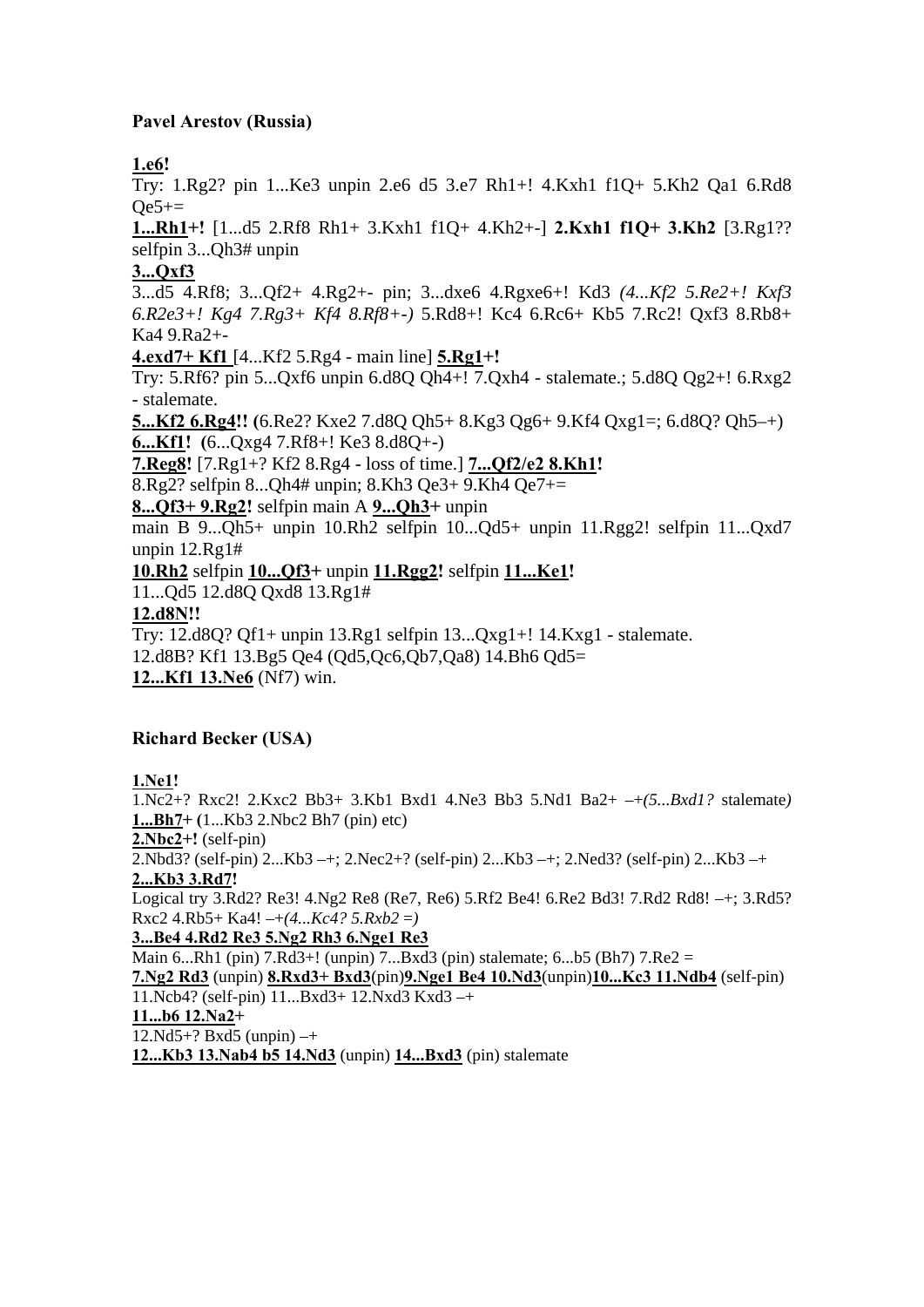

### **Iuri Akobia (Georgia)**

### **1.Nd4!**

1.Nxd6? Qxd6+ 2.Kb2 Qd2+!= *(2...Qe5+? 3.Kc2! Qc5+ 4.Kd3 Qxb5+ 5.Rc4 Qb1+ 6.Kxe3 Qb3+ 7.Kd4+-)* ; 1.Qxg3? (pin) 1...Qd3+= *(1...Qc5+? 2.Kb3! Qd5+ 3.Rc4*  (selfpin) *3...Qxb5+* (unpin) *4.Rb4* (pin) win.*)* ; 1.Qh8+? Rd8 (selfpin) 2.Qd4 Qxd4= (unpin)

### **1...e2**

1...g2 2.Qxe3 Kc8 3.Kb2 /Nb3+-

**2.Qxg3** (pin)

2.Qh8+? Rd8 (selfpin) 3.Nc6+ Kc7 (unpin) 4.Ra7+ *(4.Qh7+ Rd7* (selfpin) *5.Ra7+ Kb6 6.Rxd7 Qxd7 7.Qxd7 e1Q=)* 4...Kb6 5.Ra6+ Kc7 6.Qc3 e1Q 7.Qxe1 Qd3+ 8.Kb4 *(8.Kb2 Qd2+! 9.Qxd2 Rxd2+ 10.Kc3 Rd1* /g2=*)* 8...Qd6+ 9.Ka4 Qd1+ 10.Qxd1 Rxd1=; 2.Nxe2?? Qc5+ 3.Kb3 Rd3–+

### **2...Qc5+ 3.Ka2!**

Thematic try 3.Kb2? e1Q 4.Qxe1 (unpin) 4...Rxd4 5.Qg3+ *(5.Qe8+ Kc7=)* 5...Qd6! (selfpin) *(5...Kc8? 6.Ra8+ Kb7 7.Qb8#)* 6.Qg8+ (unpin) 6...Qd8! (selfpin) 7.Qg3+ (unpin) 7...Qd6 (selfpin) 8.Qg8+ (unpin) 8...Qd8 (selfpin) positional draw; 3.Rb4?  $(selfpin)$  3... $Oc1 += (unpin)$ 

### **3...e1Q 4.Qxe1** (unpin) **4...Rxd4 5.Qe8+ Kc7 6.b6+!!**

Thematic try 6.Qf7+? Rd7 (selfpin) 7.b6+! Kc6 (unpin) 8.Qe6+ Qd6! (selfpin) *(8...Rd6?*  (selfpin) *9.Qc8++-)* 9.Qc4+ (unpin) 9...Qc5 (selfpin) 10.Qe6+ (unpin) 10...Qd6 (selfpin) - positional draw, or  $11.$  Qe4+ (unpin)  $11...$  Qd5+ (selfpin)=

**6...Qxb6 (**6...Kxb6 7.Qb8+ Kc6 8.Qc8+ Kd5 9.Qf5+ Kc6 10.Ra6+-)

**7.Qe7+** [7.Qf7+? loss of time] **7...Kb8 (**or also 7...Kc6 8.Qe6+ Rd6 (selfpin) 9.Qc8+ (unpin) 9...Kb5 10.Qc4#) (or also 7...Rd7 (selfpin) 8.Rc4+-)

### **8.Qe5+ Rd6** (selfpin) **9.Ka3! Qc6**

main 9...Kc7 10.Qe7+ (unpin) *(10.Qg7+?* (unpin) *10...Kc6 11.Rc4+ Kd5 12.Qf7+ Re6*  (selfpin) =*)* 10...Rd7 (selfpin) 11.Rc4+-

**10.Qh8+ Kc7** [or also 10...Kb7 11.Qa8+ Kc7 12.Ra7+-] **11.Ra7+ Kb6 12.Qb8+ Kc5 13.Rc7** (pin) and win.

**This study is surprising due the repeated fulfillment of the thematic movements, arriving to a "domination" of artistic interest. That is why I considered its inclusion in the special prizes for this competition.**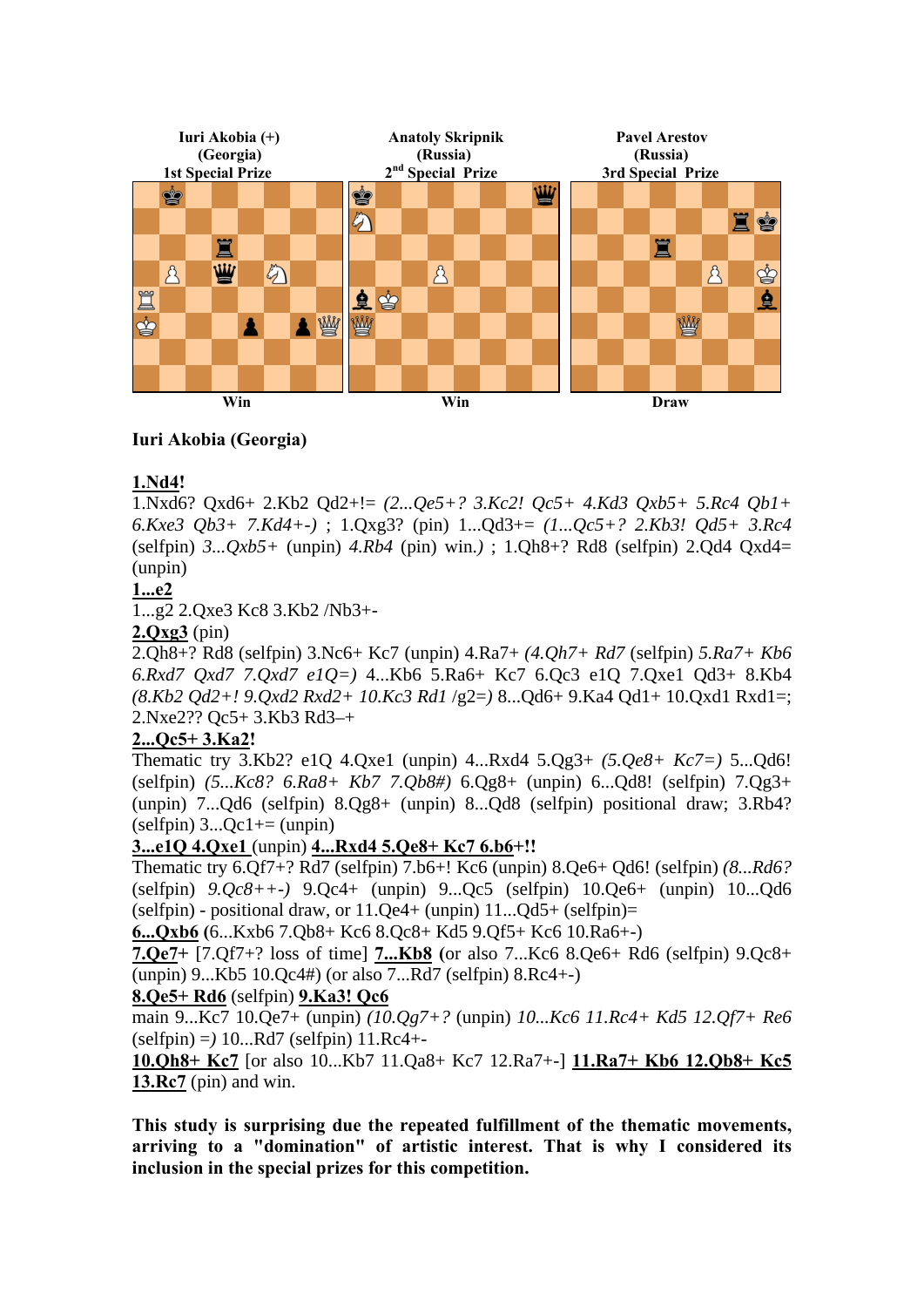## **Anatoly Skripnik (Russia)**

**1.Nc6!** pin

1.Nb5? pin 1...Qh4+ 2.Ka5 unpin 2...Bxb5 3.Kb6+ Ba4?selfpin *(3...Qa4!* selfpin *4.Qxa4+ Bxa4* = 4.Qf8+ Be8 selfpin 5.Qxe8+ Qd8+ selfpin 6.Qxd8# **1...Qh4+ 2.Ka5**  unpin **2...Bxc6 3.dxc6 Qd8+ 4.Ka6 Qd6** pin 4...Qb8 5.Qe7 Qc8+ 6.Kb6 Qb8+ 7.Qb7+ selfpin 7...Qxb7+ 8.cxb7 +- **5.Qf3**! [5.Qxd6 stalemate=] **5...Kb8**  5...Qf4 unpin 6.c7+ Qxf3 7.c8Q# **6.Qb3+ Kc8 7.Qb7+ Kd8 8.Ka7** unpin 8.Qa8+ Kc7 9.Qb7+ Kd8 loss time; 8.Kb6 ? 8...Qd4+ unpin= **8...Qc7** pin **9.Ka8** unpin **9...Qa5+**  9...Qc8+ 10.Qb8 selfpin+- **10.Kb8 Qe5+ 11.c7+** selfpin **11...Kd7 12.Qc8+ Kc6 13.Qa6+-** 

### **Pavel Arestov (Russia)**

**1.f6!** 

1.Kxh4? Rh6+!–+

**1...Rxf6** [1...Bxf6 2.Qd3+ Rxd3 stalemate] **2.Qe4+!** 

Thematic try; 2.Qd3+? Kh8! 3.Qd8+ Rg8 selfpin 4.Qd4 pin 4...Bg5! zz, wtm 5.Qe5 Rg7! unpin 6.Qe8+ Kh7 7.Qe4+ Kg8 8.Qd5+ Rff7 selfpin 9.Qa8+ unpin 9...Rf8 selfpin 10.Qd5+ unpin 10...Kh8 /h7–+

**2...Kh8** [2...Rfg6 selfpìn 3.Kxh4=] **3.Qa8+!** 

Try: 3.Qe8+! Rg8 4.Qe5 Rg5+–+

**3...Rg8** selfpin **4.Qa1!** pin **4...Bg5 5.Qd4!** zz, btm **5...Rgg6** [5...Rg7 6.Qd8+ Kh7 7.Qxf6! Bxf6 - stalemate; 5...Kg7 6.Kxg5=

**6.Qd8+ Kh7 7.Qe7+!** with : A) [7.Qd7+? Rg7 selfpin 8.Qd3+ unpin 8...Kg8 9.Qd5+ Rff7 selfpin 10.Qa8+ unpin 10...Rf8–+ 11.Qd5+ Kh8–+

**7...Kh8** [B) 7...Rg7 selfpin 8.Qxf6 unpin 8...Bxf6 - stalemate.]

**8.Qd8+!** 

8.Qe8+? Rg8 selfpin 9.Qe5 pin 9...Rg7 unpin 10.Qe8+ Kh7 11.Qe4+ Kg8 12.Qe8+ Rf8 selfpin 13.Qe6+ unpin 13...Kh8–+

**8...Rg8** selfpin [8...Kh7 9.Qe7+ Kh8 10.Qd8+= positional Draw

**9.Qd4!** - pin zz, btm **9...Rg7** unpin **10.Qd8+=** positional draw

**Two nice miniatures, with surprise all the requirements of the theme are presented.**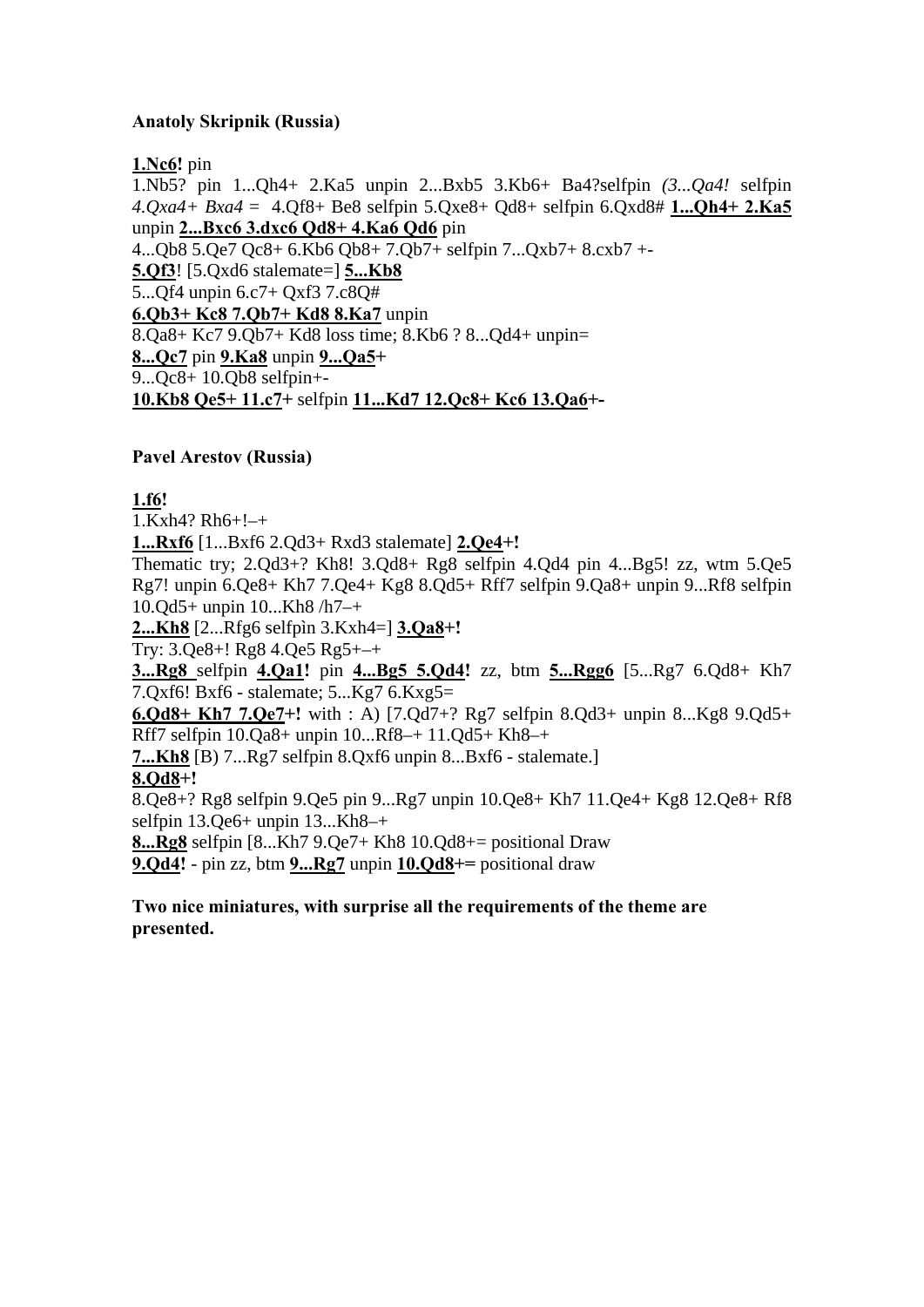

# **Richard Becker (USA)**

# **1.Qg1+!**

Try: 1.Be4? a2 2.Qc3 (pin) 2...Qh3! (pin) 3.Qxh3 (unpin) *(3.Bd3* (unpin) *3...Qxd3* (pin) *4.Qxd3* (unpin) *4...b1Q+* =*)* 3...b1Q+ 4.Kc3 *(4.Ka3 Qb2+ 5.Ka4 Qd4+ 6.Kb5 Qe5+* =*)*   $4...$ Qe1+ 5.Kd4 Qb4+ =

### **1...b1Q+** (self-pin) **2.Qxb1+ Kxb1 3.f8Q Qg3+ 4.Bf3** (self-pin) **4...h4**

 $\overline{4...0h2}$  (unpin) 5.Be4+ Kc1 6.Qxa3+ Kd1 7.Qa1+ +-;  $\overline{4...0c7}$  (unpin) 5.Be4+ Kc1 6.Qf1+ Kd2 7.Qf2+ +-

**5.Qf5+ Ka1 6.Qf6+** [6.Qd5? Qb8+ (unpin) **6...Kb1 7.Qf8!** [7.Kxa3? Kc2 =] **7...h6** 

### **8.Qf5+ Ka1 9.Qf6+ Kb1 10.Qf8 h5 11.Qf5+ Ka1 12.Qf6+ Kb1 13.Qf8 Qh3**

Main13...h3 14.Qf5+ Ka1 15.Qf6+ Kb1 16.Kxa3 Kc2 17.Qb2+ Kd3 (unpin) 18.Qe2+ Kd4 (pin)  $19.0e^{4}$  Kc3 (unpin)  $20.0e^{3}$  + +  $\cdot$  1st battery **14.Kxa3!** [14.Qf6? (Qf7?) 14...Qg3 15.Qf8 Qh3 loss of time] **14...Kc2**  Main 14...Qe6 (unpin) 15.Qb4+ Kc2 16.Be4+ Kd1 17.Qd4+ (Qb1+) 17...Ke2 18.Qd3+ Kf2 19.Qf3+ Ke1 20.Qe3+-. Echo battery **15.Qc5+ Kd3** (unpin) **16.Qd5+ Ke3** [16...Kc3 17.Qe5+ (Qc6+) etc.] **17.Qe4+ Kf2** (pin) **18.Qe2+ Kg3** (unpin) or 18...Kg1 19.Qe3+ (unpin) 19...Kf1 20.Be2+ (self-pin) 20...Kg2 21.Bf1+-

**19.Qe3** +-. 3rd battery

**A classic study of domination which contains, in a notable manner (in the lines leading to equality, and in essays), the thematic movements.**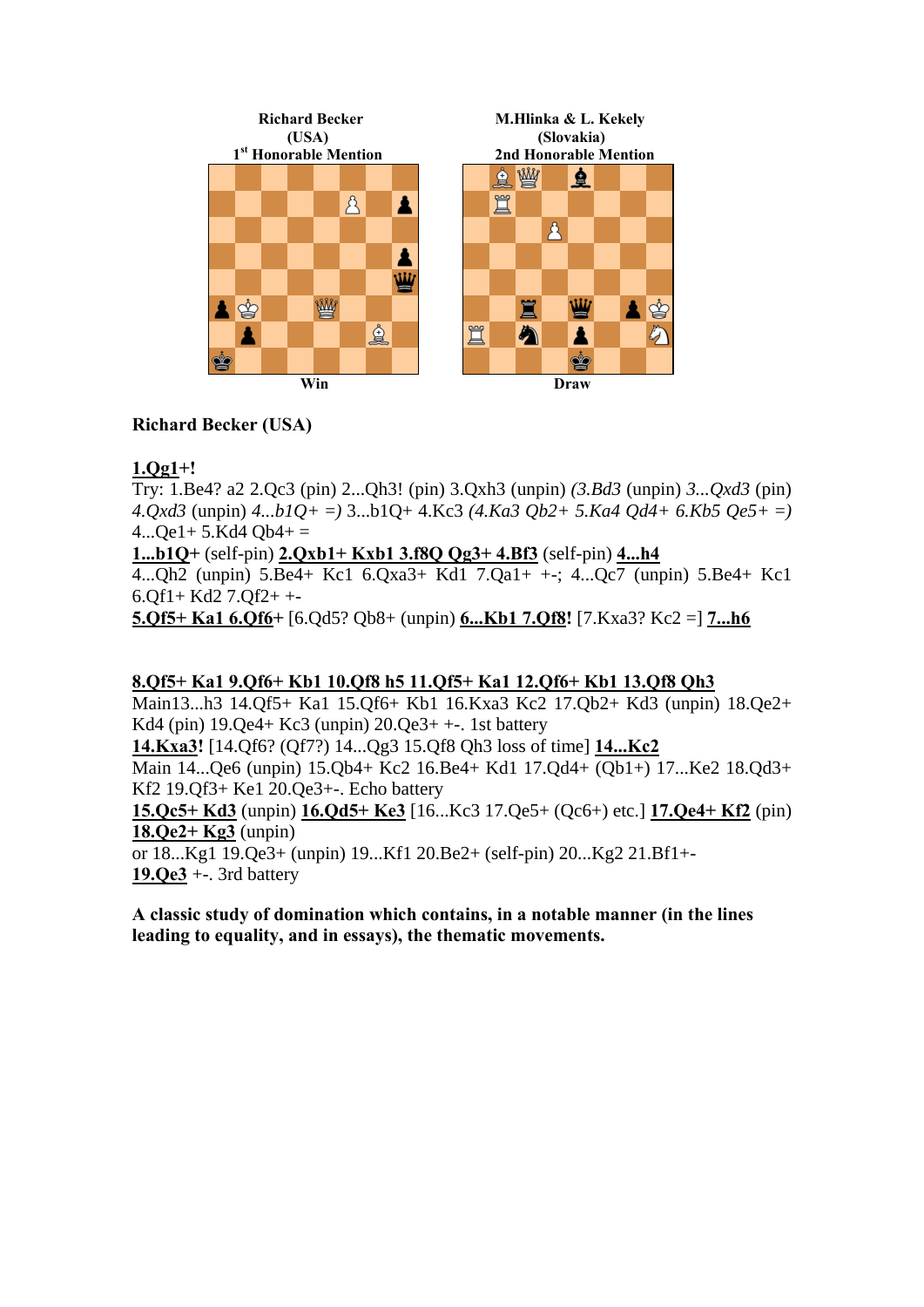## **Michal Hlinka & Ľuboš Kekely (Slovakia)**

**1.Ng4!**  1.Rb1+? Kd2! selfpin 2.Rxc2+ Kxc2 3.Qf5+ Rd3 4.Ng4 Qd2–+ **1...Qf3**  1...Rxc8 2.Nxe3 Nxe3 3.Ba7 Kf1 4.Rxe2 Kxe2 5.Re7 pin 5...Kf1 6.Bxe3 g2 7.d7 Bxd7+ 8.Rxd7= 1...Qd4 2.d7g2 3.Qxc3+! Qxc3e.g.4.Kxg2 Bxd7 5.Bg3+! Qxg3+ 6.Kxg3 Bxg4 7.Kxg4= **2.Qxc3+!**  2.Rb1+? Kd2 3.Qxe8 g2+ 4.Kh4 Qg3+ 5.Kg5 Rc5+ 6.Kf6 Qxg4 7.Qg6 Qxg6+ 8.Kxg6 e1Q 9.Rxc2+ Rxc2 10.Rxe1 Kxe1–+ **2...Qxc3 3.d7** [3.Rc7? Bc6–+] **3...Bxd7** pin [3...g2+ 4.Kxg2 Bxd7 5.Bg3+= as after 1...Qd4] **4.Bxg3+** selfpin 4.Rxd7? g2+ 5.Kh2 Qf3! 6.Rxc2 g1Q+ 7.Kxg1 Qxg4+ 8.Kh2 Qxd7–+ **4...Kf1** [4...Kd2 5.Rxd7+ Kc1 6.Kh2=] **5.Rb1+ e1Q** selfpin **6.Rxe1+ Nxe1 7.Rf2+ Kg1 8.Rg2+!Kh19.Rh2+ Kg1 10.Rg2+ Nxg2** ideal double-pin stalemate.[10...Kf1 11.Rf2+= perpetual check

**A nice stalemate culmination with pinned pieces, accompanied by appropriate variants and trials.** 



### **Luís Miguel González (Spain)**

**1.Rf3+ Ke1!** pin **2.Rf1+ Ke2** unpin **3.Nf4+!** 

3.Ng3+? Kd3! pin 4.Rf3+ Qe3! shelfpin 5.Rxe3+ dxe3=

**3...Ke3** pin **4.Bc1!** counterpin

4.Re6+? Be5! shelfpin 5.Rf3+ Ke4 6.Rf2+ unpin 6...Ke3=

### **4...Qxf4+!**

4...Qh4+ 5.Kg1! unpin *(5.Nh3?* shelfpin *5...Be5+ 6.Kh1! Kd3* unpin *7.Bxd2 Kxd2* with unless a draw*)* 5...Ne2+ *(5...Qxf4 6.Rxf4 Ne2+ 7.Kf1 Nxc1 8.Rf3+ Ke4 9.Rg3+ Rxg2 10.Rxg2+-)* 6.Nxe2 Be5 7.Bxd2+ Kxe2 8.Rh6!+-

### **5.Rxf4 Be5** pin **6.Re6!** counterpin

6.Bxd2+? Kxd2 7.Kg3 Ne2+ 8.Kf3 unpin 8...Nxf4 9.Bf1 d3 10.Ke4 Bc7! 11.Rb7 Bd6 12.Rd7 Ne2! 13.Bh3 Nc3+ 14.Kd4 Nxa2 15.Rxd6 a3! 16.Be6 Nb4=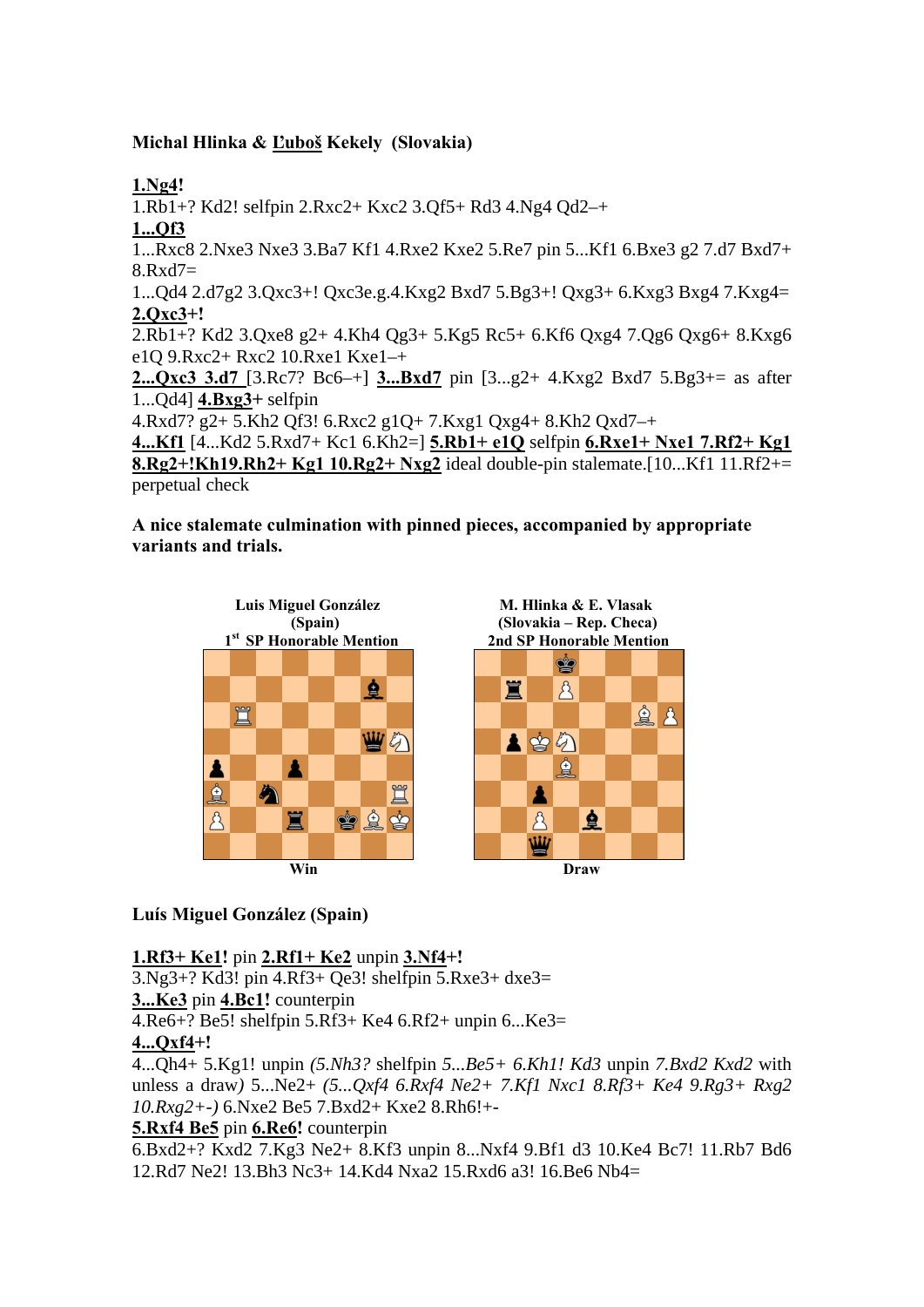### **6...Kxf4 7.Bxd2+**

7.Kh1? unpin 7...Nb1! 8.Re8 d3! 9.Bc6 *(9.Rd8 Ke3 10.Bf1 Kf2 11.Bxd2 Kxf1 12.Rxd3 Ke2 13.Rd5 Nc3 14.Bxc3 Bxc3=)* 9...a3 10.Rd8 Bb2 11.Bxd2+ Nxd2 12.Rxd3 Ne4 13.Kg2 Nc3 14.Bd5 Nxd5=

**7...Kf5+ 8.Rxe5+ Kxe5 9.Bh6!** 

9.a3? Ne4! 10.Bh6 d3 11.Bf3 Kd4 12.Bg7+ Ke3 13.Kg2 d2=

### **9...Nxa2 10.Bg7+ Kd6 11.Bxd4 a3**

11...Nb4 12.Bg7 Kc5 13.Bf1+-

**12.Bg7!+-** [e. g. 12.Bg7 Ke7 13.Bd5 Nb4 14.Bg8 a2 15.Kg2 and the approach of the White King will capture the Pawn, winning

**An original culmination of domination of the bishops to the knight. The introduction fits the thematic requirements.** 

### **Michal Hlinka & Emil Vlasak ( Slovakia – Rep. Checa)**

### **1.Kc6!**

1.h7? Qa3+ 2.Kc6 Qa6+ 3.Bb6+ Rxb6+ 4.Nxb6 Bf3+ 5.Kc5 Qa3+ 6.Kxb5 Be2+ 7.Kc6  $Of8-+$ 

**1...Rc7+ (**1...Rxd7? 2.Bf6+ Kc8 3.Nb6+ Kb8 4.Nxd7+ Ka7 5.Bd4+ Ka8 6.h7+-)

**2.Nxc7! (**2.Kb6? Qxh6 3.Bf6+ Kxd7 4.Bf5+ Kd6 5.Nxc7 Qe3–+)

#### **2...Bf3+ 3.Kb6**

3.Kxb5? Qxh6 4.Ne6+ *(4.Ne8 Bg4 5.Nf6 Bxd7+ 6.Nxd7 Qxg6–+)* 4...Kxd7 5.Nc5+ Kd6 6.Bd3 Kd5 7.Nb3 Be4 8.Bc4+ Kd6 9.Bxc3 Qg5+ 10.Kb4 Bxc2–+

**3...Qxh6** pin **4.Bf6+** unpin **4...Kxd7 5.Bf5+** selfpin **5...Kd6** unpin **6.Nxb5+ Kd5** pin **7.Nc7+ Kc4 8.Be6+** unpin **8...Kb4 9.Be7+** selfpin **9...Ka4 10.Bd6** unpin **10...Qe3+ 11.Bc5** selfpin **11...Qh6** unpin-pin **12.Bd6** unpin -**positional draw** 

**It is an accurate correction by the authors of study from WCCT4, that merits a distinction in this palm.** 

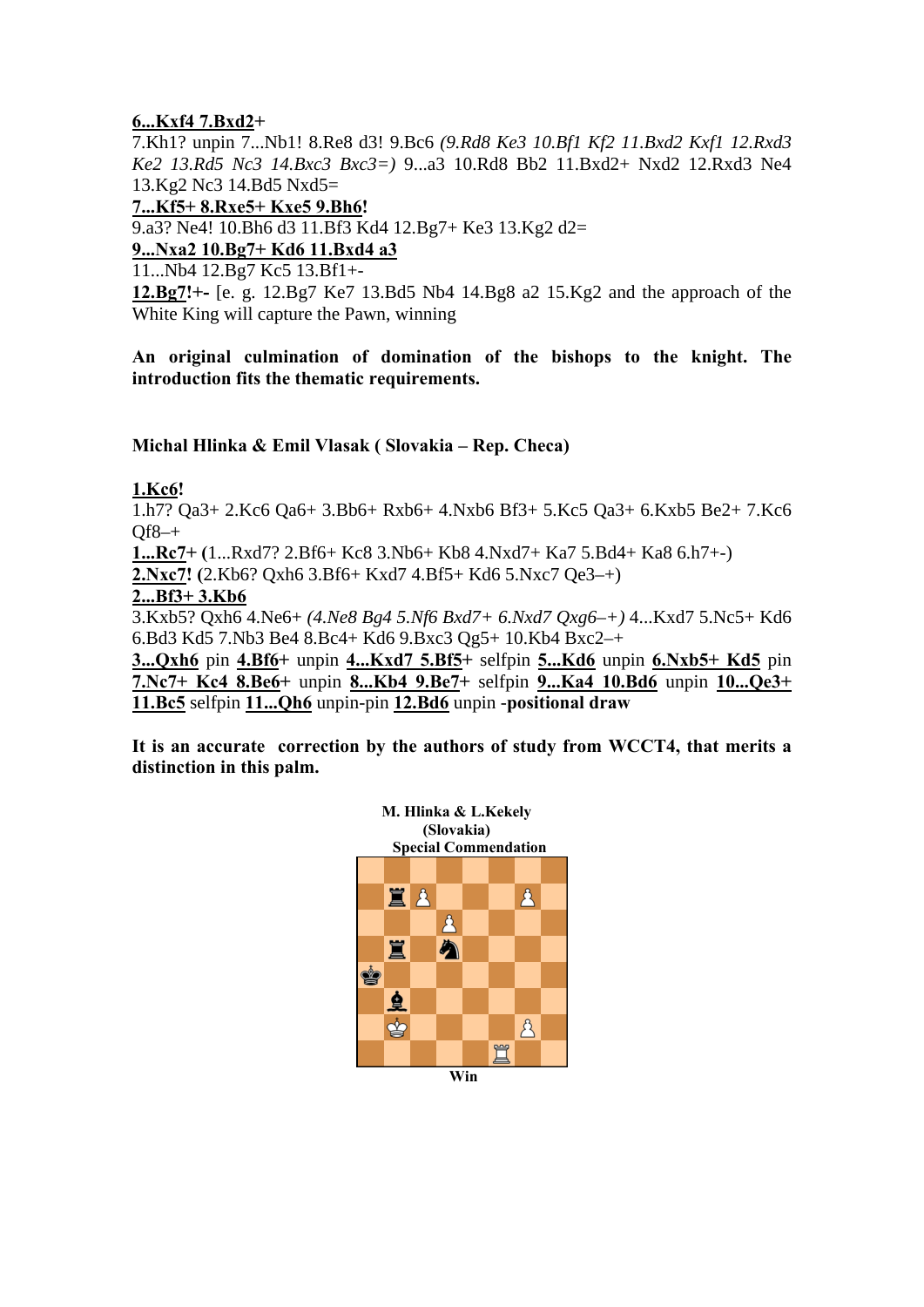### **Michal Hlinka & Lubos Kekely (Slovakia)**

# **1.c8Q!**

1.Ra1+? Ba2+ selfpin 2.Kc2 Rc5+ 3.Kd1 Nc3+ 4.Kc2 Kb5 unpin 5.Rxa2 Nxa2+ 6.Kd3 Rd5+ 7.Ke3 Rxc7 8.g8Q Rc3+ 9.Kf2 Rcd3=

# **1...Rxg7**

1...Bd1+ 2.Kc1 Rb1+ 3.Kd2 R7b2+ 4.Kd3 Be2+ 5.Ke4! Bxf1 6.Kxd5 Rd2+ 7.Ke6 Re1+ 8.Kf7 Kb4 9.g8Q Rf2+ 10.Kg7 Rxg2+ 11.Kf8 Rxg8+ 12.Kxg8+- **2.d7!**  2.Kc1? Rbb7=; 2.Rf2? Nb6 3.Qa6+ Kb4!=; 2.Qa6+? Kb4!= **2...Rxd7!**  2...Bc4+ 3.Ka1! Rxd7 4.Qxc4+! Nb4 selfpin 5.g4 Ka5 unpin 6.Rc1+-; 2...Rxg2+ 3.Kc1! Rb8! 4.Qc6+! Kb4 5.Re1! Rc2+ 6.Qxc2 Bxc2 7.Re8 Rb6 8.d8Q Rc6 9.Kd2+- **3.Ra1+!**  3.Qxd7? Bc4+ 4.Qxb5+ Kxb5= **3...Ba2+!** selfpin [3...Kb4 4.Qxd7+-] **4.Kxa2** [4.Kc1? Rc7+ 5.Qxc7 Nxc7 6.Rxa2+  $Kb3=$ **4...Nb4+** [4...Rdb7 5.Rb1 Nb4+ 6.Ka1! Re7 7.Qc4 Ka5 8.Rb3 Ree5 9.g4 Rec5 10.Qf4+-; 4...Ra7 5.Rb1! Ka5 6.Rxb5+- **5.Kb1+** or Kb2 **5...Na2+** selfpin **6.Kc2** [6.Kxa2? Rd2+ 7.Qc2+ Rxc2#] **6...Rc7+! 7.Qxc7 Rc5+! 8.Kd3!!** [8.Qxc5? model pin stalemate] **8...Rxc7 9.Rxa2+ Kb3 10.Ra1!+-** Antistalemate study

**Attractive study with artistic values to sight. The sequences do not show all the thematic movements, but, I considered appropriate to include it in the payroll of distinguished studies.**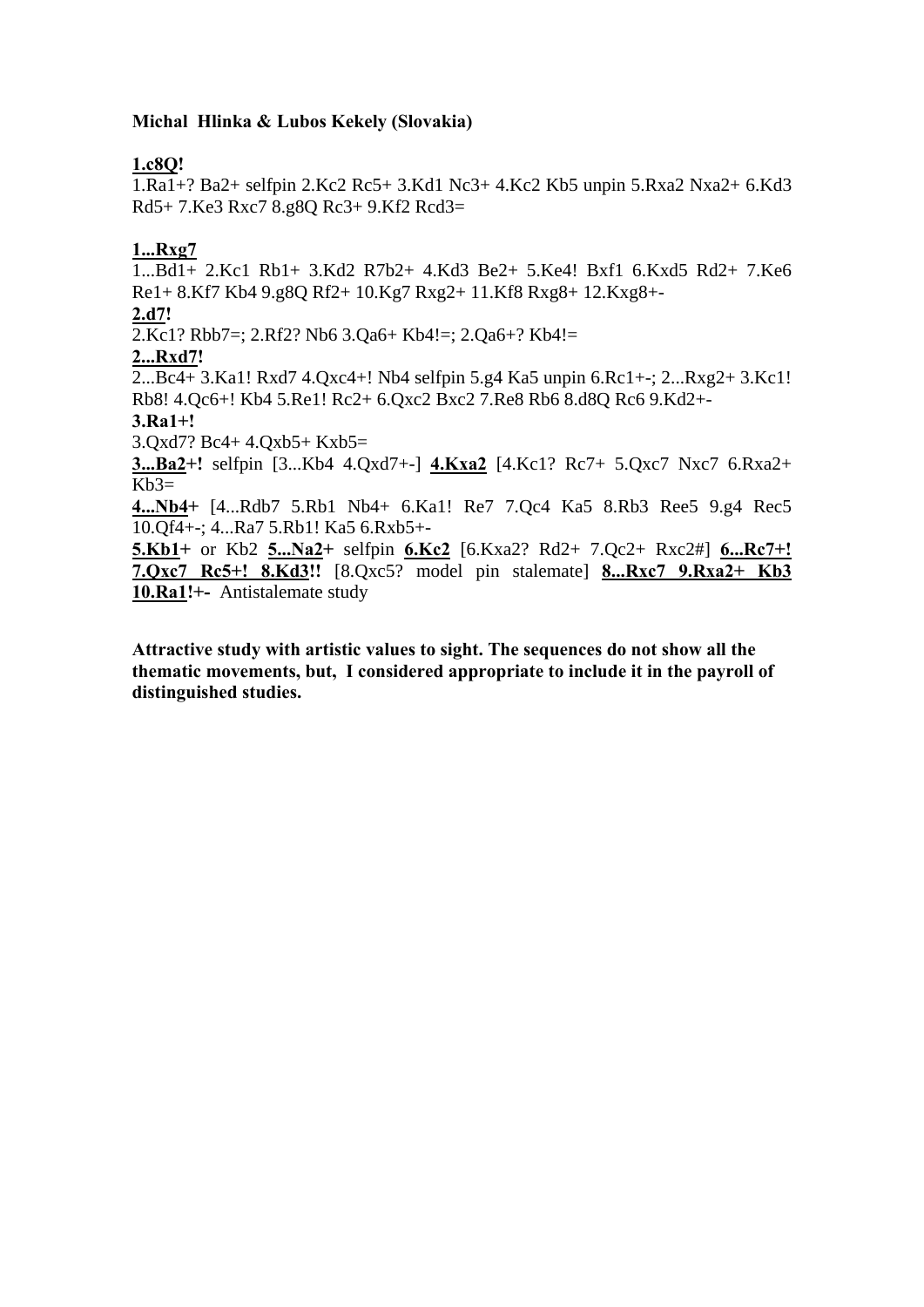

# UNION ARGENTINA DE PROBLEMISTAS DE AJEDREZ

# **Section B - Free Theme**

#### **B.1. STUDIES - WIN Peter S. Krug Martin Minski (Austria) (Germany) 2nd Prize** <u>W è</u> め A Å ☝  $\mathcal{B}_{\mathcal{A}}$ ė A 公主的人 今 A Å 鱼 Ý Å **Example 2 Win** Win Win Win Win 2 Win 2 Win 2 Win 2 Win 2 Win 2 Win 2 Win 2 Win 2 Win 2 Win 2 Win 2 Win 2 Win 2 Win 2 Win 2 Win 2 Win 2 Win 2 Win 2 Win 2 Win 2 Win 2 Win 2 Win 2 Win 2 Win 2 Win 2 Win 2 Win 2 Win 2 Win 2 W

# **Peter S. Krug (Austria)**

# **1.Qd3!**

**Trials:** 1.Bxc4? Ba7 2.Qd1+ Kxh6 3.Qg4 Qe8+ draw; 1.Qd1+? Kxh6 2.Qe1 Nxf4 *(*Not *2...Nd2+? 3.Qxd2 Qb7 4.Qxg2 Qxd5+ 5.Kxd5 Nxf4+ 6.Kc6 Nxg2 7.Kb7!+-* simillar at solution-domination*)* 3.Kxf4 Ne5 4.Qh4+ Kg7 5.Qg5+ Kf7 6.Qf5+ Kg8 7.Qe6+ Kg7 8.Bd7 g1Q draw; or 1.h7? Nd2+ 2.Kd3 Ba7=; or 1.Be8+ Kxh6 2.Qe1 Nd2+=

**1...Qxd5+** [1...g1N 2.h7 Ba7 3.Qxc4 Nf2+ 4.Bxf2 Qh8 5.Bxg1 Qxh7+ 6.f5 Bxg1 7.Be8+- Win e.g. 7...Kh4 *(7...Kg4 8.Qe2+ Kg3 9.Qf3+ Kh2 10.Qh5+ Qxh5 11.Bxh5+-)*  8.Kf3+ Kg5 9.Qf4+ Kf6 10.Qxd6+ Kg5 11.Qg6+!.Qxg6 12.fxg6 Kf6 13.d6+-

### **2.Kxd5 Nxf4+ 3.Kc6!!**

**Try** : 3.Kxc4? Nxd3 4.h7 Ne5+ 5.Bxe5 *(5.Kd5 Nf7 6.Be8 Kh6 7.Bxf7 Kxh7=)*  5...d5+ 6.Kxd5 Bxe5 7.Kxe5 Kg4 *(*not *7...g1Q? 8.h8R+)* 8.h8Q g1Q 9.Qg7+ Kf3 10.Qxg1 **stalemate**

### **3...Nxd3 4.h7 Nde5+ 5.Kb7 Na5+ 6.Kc8!!**

**Try** : 6.Kxb8? Ng6! *(*not *6...Nf7? 7.Be8 Kg4 8.Bxf7 Nc6+ 9.Kc7 Nxd4 10.h8Q g1Q 11.Qg7++-)* 7.Be8 Kg4 8.Kc7 *(8.Bxg6 Nc6+=)* 8...Nh8 9.Bd7+ Kf4! 10.Be6 Ke4 11.Bg1 d5 12.Bh3 Kf3 13.Kd6 Nc4+ 14.Kxd5 Kg3!=**Positional draw**; or 6.Ka8? Nf7 7.Be8 Kh6 8.Bxf7 Kxh7= Draw

**6...Nf7 7.Be8 Kh6 8.Bxf7 Kxh7 9.Bd5 Kg6 10.Kxb8+-** domination Bishops and knight

**Shown in successful and original form, the theme: "Domination of minor pieces avoiding stalemate and positional draw in the counterplay of black". A study of crystalline hierarchy.**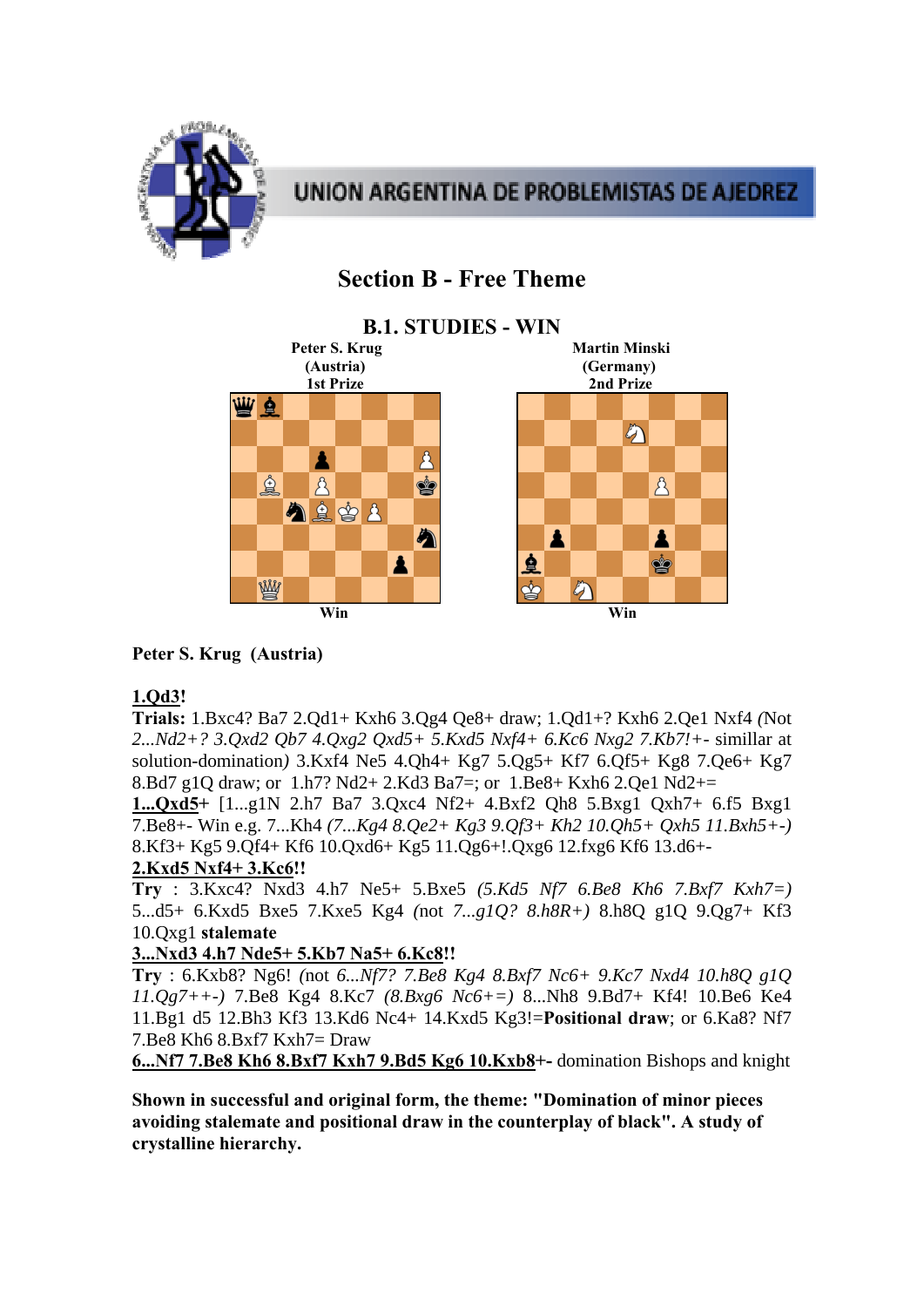### **Martin Minski (Germany)**

position X **1.Nd3+!** [logical try: 1.f6? b2+!= 2.Kxa2?? bxc1Q–+; 1.Nxa2? Ke1 /Ke2/Ke3 2.Nc1 Kd2 3.Nxb3+ Kd3!=; 1.Kb2? Ke3!=

**1...Ke2**/e3 **2.Nf2! Kxf2** position X without the wSc1 **3.f6 b2+!?** 

3...Ke2 4.Nf5 f2 5.Ng3+ Kf3 6.Nf1 Ke2 7.Nh2 Kd2 8.Kb2–+; 3...Ke3 4.Nd5+ Kd2 5.f7 f2 (5...b2+ 6.Kxa2!+- see main line *(6.Kxb2? Bxd5 7.f8Q Ke2! 8.Qe8+ Kf1 9.Qb5+ Kg1 10.Qxd5 f2=)* ) 6.f8Q! *(6.f8R? Ke1!=)* 6...b2+ 7.Kxb2! *(7.Kxa2? b1Q+! 8.Kxb1 f1Q+* /R+ *9.Qxf1* stalemate*)* 7...Bxd5 8.Qxf2+-

#### **4.Kxa2 Ke3!**

4...Ke2 5.Nf5! f2 6.Ng3+ Kf3 7.Nf1 Ke2 *(7...Kg2 8.Nd2+-)* 8.Nh2+- **5.Nd5+!** [5.f7? f2 6.Nd5+ Ke2! 7.Ne3 *(7.Nc3+ Ke1=)* 7...Kxe3 8.f8Q Ke2=; 5.Nf5+? Kf4! 6.f7 f2 7.f8Q *(7.Ne3 Kxe3 8.f8Q Ke2=)* 7...b1Q+! 8.Kxb1 f1Q+=] **5...Kd2!** [5...Ke2 6.Nc3+ Ke1 7.Ne4+-; 5...Kd4 6.f7+-] **6.f7 f2 7.f8R!** [7.f8Q? b1Q+! 8.Kxb1 f1Q+ /R+ 9.Qxf1 stalemate **7...Kc1** [7...b1Q+ 8.Kxb1 f1Q+ 9.Rxf1+- no stalemate] **8.Nc3+-** 

[8.Rc8+? Kd2 9.Rf8 Kc1]

**Draws attention! With 8 pieces on the board two goals are conjugated: prevent the estalemate, with the coronation of a minor piece, and the threat in the same direction with the pawn of the "bishop column". This study is most welcome!.** 



#### **Yuri Bazlov & Vitaly Kovalenko (Russia)**

#### **1.Rb5+ Ka4!**

1...Ka6 2.Bb7+ Ka7 3.Bf3 *(3.Bd5? f3! 4.Bxf3 Bc8 5.Ra5+ Kb8 6.Kd6 Bg3+=)* 3...Bc8 *(3...Be7+ 4.Kc6 Bc8 5.Kc7+-)* 4.Ra5+ Kb8 5.Kd6 Bb7 6.Rb5+- **2.Rb7+!** [2.Rb4+? Ka3 3.Rxf4 Be7= **2...Ka3 3.Ra7+ Kb3** [3...Kb2 4.Rh7 f3 5.Bxf3 Bf2+ 6.Kc6 Bf5 7.Rh2+- **4.Bd5+! Kc2!** [4...Kc3 5.Ra3+] **5.Rh7 f3!** [5...Bf2+ 6.Kd6+-] **6.Bxf3** [6.Rxh4? f2 7.Bc4 f1Q 8.Bxf1 Bxf1=] **6...Bf2+ 7.Kd5! Thematic Try** : 7.Kc6? Bf5! 8.Rh2 Kd3 9.Rxf2 Ke3 10.Rf1 Bd3 11.Rd1 Bc2! 12.Rf1 *(12.Rc1 Ba4+=)* 12...Bd3 13.Rd1 Bc2 positional Draw or 7.Kd6? Bg3+!=; 7.Kb4? Be1+!=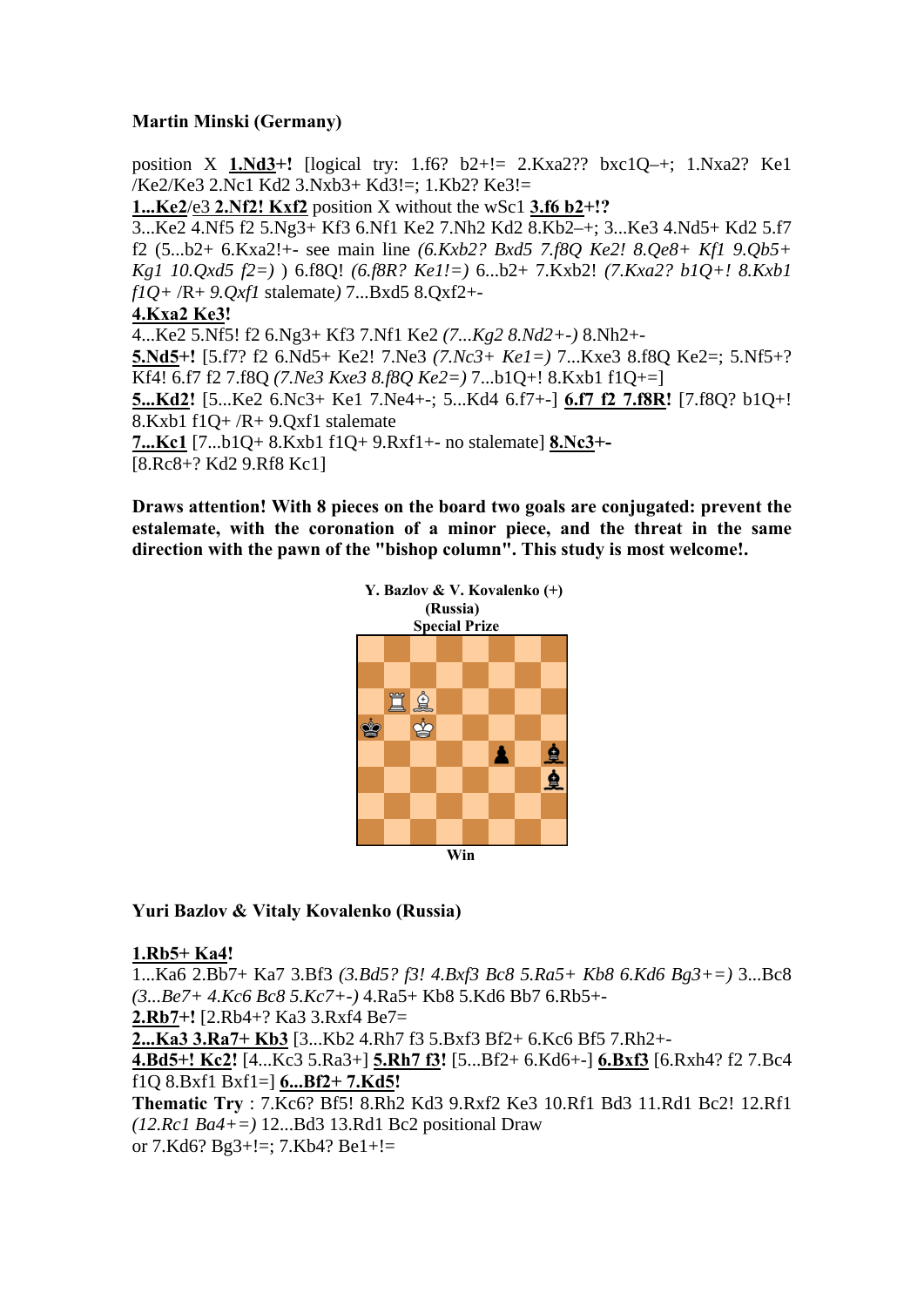**7...Bf5!** [7...Bc8 8.Rc7+-] **8.Rh2 Kd3 9.Rxf2 Ke3 10.Rf1 Bh3** [10...Bd3 11.Rd1 Bc2 12.Rc1! Bb3+ 13.Ke5 Kxf3 14.Rc3+-] **11.Rh1 Bc8** [11...Kxf3 12.Rxh3+-] **12.Be4 Bb7+ 13.Ke5 Bxe4 14.Re1+-** 

**The authors have achieved an original combination of the main lines and thematic essays. In my opinion, is the best version with this material that they themselves developed over 30 years ago!. An excellent study of domination and that would surely be liked by H. Rinck.** 



### **Pavel Arestov (Russia)**

**1.Rc8! b1Q+! 2.Kxb1 Bxd3+ 3.Ka2!** [3.Kb2? Qxe5+=] **3...Qxc8 4.Nxc8 Nxf7 5.e6!**  [5.Kb2? Nxe5 6.Rg5 e3 7.Rxe5 e2=] **5...Bc4+ 6.Ka1!** 

**Try :** 6.Kb2? Bxe6 7.Rxe4 Bxc8 8.b5 Ng5! 9.Re7 Ne6! 10.Re8 *(10.b6 Nc5! 11.Rc7 Na4+! 12.Kb3 Nxb6=)* 10...Bd7 11.b6 Nc5=; 6.Ka3? Bxe6 7.Rxe4 Bxc8 8.b5 Nh6 9.Re7 Nf5 10.Rc7 Nd6 11.b6 Nb5+ 12.Kb4 Nxc7=; 6.Kb1? Bxe6 7.Rxe4 Bf5=] **6...Bxe6 7.Rxe4!** [7.Rg1+? Kd2 8.Ne7 e3=] **7...Bxc8 8.b5! with :**

**A) 8...Nh6 9.Re7 Nf5 10.Rc7 Nd6 11.b6 Bf5** [11...Ba6 12.Rd7+-] **12.Rf7!** with:

### A.1.) **12...Bh3 Bg2 14.Rd3+-**

A.2.) **12...Bg4 13.Rf4**! *(13.Rg7 Bf5 14.Rf7 Bg4* loss time*)* 13...Be2 14.Rd4++-] **13.Rf3!**  [13.Rh7? Bf5 14.Rf7 Bh3 loss time]

**B**) **8...Ng5 9.Re7! Ne6**

**a)** 9...Kd2 10.Rc7! Bh3 *(10...Bf5 11.Rc5+-; 10...Bg4 11.Rg7+-)* 11.b6 Bg2 12.Rg7+-; **b)** 9...Nf3 10.Rc7 Bf5 11.Rc4! Be6 12.Rc6 Nd4 13.Rd6!+-; **10.Re8! Bd7 11.b6! Nc5 12.Re5! Nb7 13.Rd5**+-

**C) 8...Kd2 9.Rc4**! *(9.Re8? Bd7=; 9.Re7? Nd6=)* **9...Bh3** *(9...Bb7 10.Rc7 Nd6 11.Rd7+- 9...Be6 10.b6! Bd5 11.Rd4+-)* **10.b6 Bg2 11.Rf4! Ne5 12.Rf2**+-

**The variety of "maneuvers" that makes the rook (with the collaboration of timely progress of the pawn) for dominate the minor pieces, is surprising, and even more when the movements are univocal. Another nice study of domination.**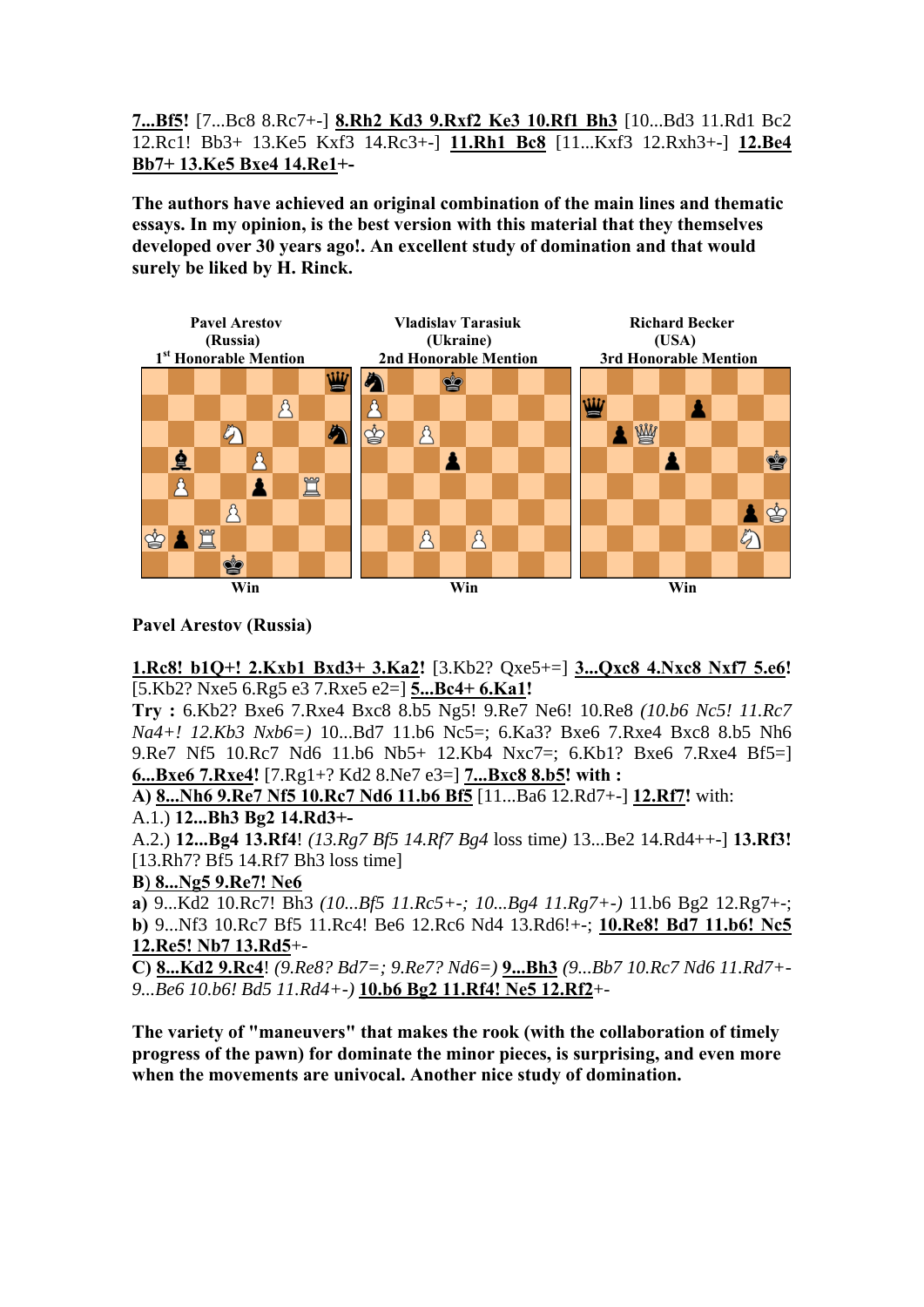**Vladislav Tarasiuk (Ukraine)** 

**1.Kb7!** 1.e3? Kc7 2.Kb5 Kd6 3.c3 Kc7 4.Kc5 Nb6=] **1...d4! 2.Kb8!** [2.Kxa8? Kc8–+] **2...Nc7 3.a8Q Nxa8 4.Kxa8 Kc8 5.c7** [5.Ka7? Kc7 zz 6.Ka6 Kxc6 7.Ka5 Kc5 8.Ka6 Kc6=] **5...Kxc7 6.Ka7 Kc6 7.Ka6** [7.Kb8? Kb6! 8.Kc8 Kc6 9.Kd8 Kd6 10.Ke8 Ke6 11.Kf8 Kf6=] **7...Kc5 8.Ka5 (**8.Kb7? Kb5 9.Kc7 Kc5 10.Kd7 Kd5 11.Ke7 Ke5 12.Kf7 Kf5!=) **8...Kc4 9.Kb6 Kb4 10.Kc6 Kc4 11.Kd6+- Kb4 12.Kd5 Kc3 13.Kc5+-** 

**A didactic study, which will be appreciated by fans of the resolution and the players of competences. These thematics, with economy of material, should integrate this honor roll.** 

**Richard Becker (USA)** 

**1.Nh4!** [1.Qe6? Qa4! =] **1...Kg5** [1...e6 2.Qxe6 Qg7 3.Qxd5+ +-] **2.Qe6 Kf4 3.Qxd5 Ke3 4.Ng2+ Ke2 5.Nf4+ Ke3 6.Kg4!**  6.Kxg3? Qa6! zz 7.Ng2+ Ke2 8.Qe4+ Kd2 9.Qe1+ Kc2 10.Ne3+ Kb3 11.Qb1+ Kc3

 $12.0c2+ Kd4$  13.Kf4 e5+ (e6) =

**6...Qa6** [6...Qa3 7.Qf3++- pin; 6...Qa5 7.Qd3+-] **7.Kxg3** zz **7...e6 8.Ng2+ Ke2 9.Qxe6+ Kd2 10.Qe1+** [10.Qe3+? Kd1 11.Qe1+ Kc2 It is a waste of time] **10...Kc2** [10...Kd3 11.Qf1+- pin] **11.Ne3+ Kb3** [11...Kb2 e.g. 12.Qb4+ Ka2 13.Nc4 +-] **12.Qb1+**  [12.Qd1+? Kb4 13.Qd4+ Kb3 =] **12...Kc3** [12...Ka4 13.Nd5 +-] **13.Qc2+ Kd4** [13...Kb4 14.Nd5+] **14.Kf4!+-** echo zz

**Classic study of domination, which contains precise moves "zugzwang", generating thematic essays. This theme has been and are liked by the fans of the resolution and that would surely by A. Troiski, E. Rinck and many other composers of the early twentieth century.** 



### **Peter S. Krug (Austria)**

**1.Nf4! d5** [1...Kg1 2.Be6! d5 *(2...h1Q 3.Bh3* /Nh3+-*)* 3.N6xd5 h1Q 4.Bh3 Qh2 5.Kxe3 Bxf4+ 6.Nxf4 Kf1 7.Bf2+-] **2.e5 Bxe5 3.N6h5! Thematic try:** 3.N6xd5? Bxf4 4.Nxf4 Kg1 5.Bf2+ exf2 6.Nh3+ Kh1 7.Nxf2+ Kg1 8.Nh3+ Kh1 9.Kf3 g1Q 10.Nf2+ Qxf2+ 11.Kxf2 stalemate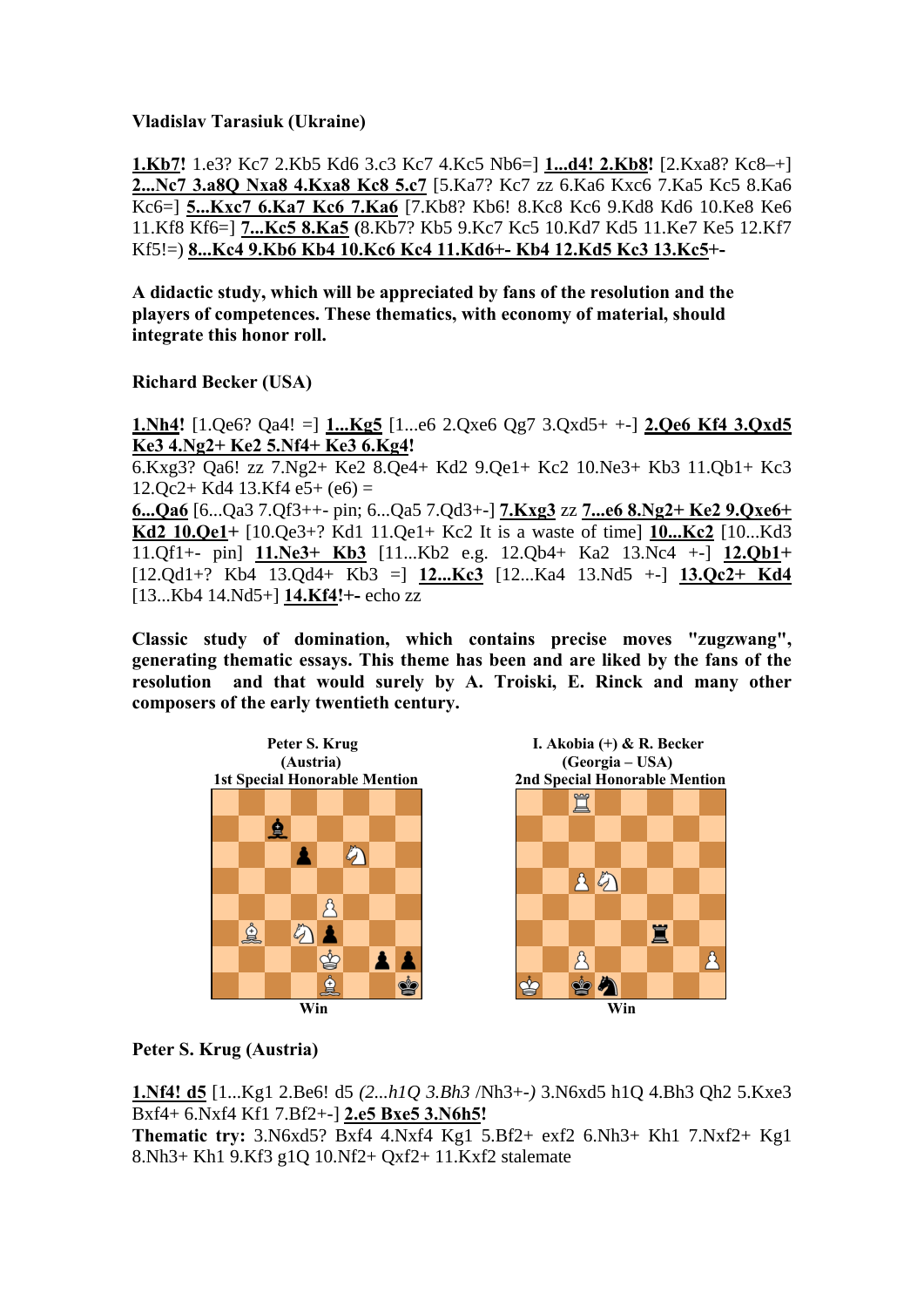### **3...Bxf4 4.Nxf4 Kg1 5.Bf2+ exf2 6.Nh3+ Kh1 7.Nxf2+ Kg1 8.Nh3+ Kh1 9.Kf3 g1N+ 10.Kf2 Nxh3+ 11.Kf1 Nf4 12.Bd1 Ng2 13.Bf3 d4 14.Bxg2#**

**Not surprisingly, a study by Peter containing sequences leading to mate! . In addition, it includes a counterplay of black, which leads to stalemate. It will be welcome for "Club of fans of the resolution".** 

### **Iuri Akobia & Richard Becker (Georgia- USA)**

**1.c3! Thematic try** 1.Ka2? Nc3+! *(1...Kxc2? 2.Rb8 Rf7 3.Ka3 Nc3 4.Nb4+* +-*)* 2.Nxc3 Rxc3 zz 3.c6 *(3.h4 Kxc2 4.h5 Rh3* =*)* 3...Kxc2 zz 4.c7 *(4.h4 Rc4 5.Ka3 Rxh4* =*)* 4...Rc6! 5.Ka3 Kc3 6.Ka4 Kc4 7.Ka5 Kc5 8.h4 Kd6 9.Kb5 Rc1 10.Rd8+ Kxc7 =; 1.Nb4? Ra3+! 2.Na2+ Kxc2 3.Rg8 Ne3 4.Rb8 Nd5 5.c6 Ra7 6.Rb7 Ra8 =

1.Ra8? Kxc2 2.Nb4+ Kb3 =] **1...Nxc3** [1...Kc2 2.Rb8! Rf7 3.Nb4+ Kxc3 4.c6 Ne3 5.h4 +-; 1...Rd3 2.Nb4 +- **2.Nxc3 Rxc3 3.Ka2** zz **3...Kc2 4.c6** zz **4...Rc4** [4...Rc5 5.Ka3 Kc3 6.Ka4 Kc4 7.h4 etc.] **5.Ka3 Kc3 6.h3!** zz [6.c7? Rc6! =] **6...Rc5 7.Ka4 Kc4 8.h4 Rh5** [8...Kd5 9.Kb4 Rc1 10.Rd8+ Kxc6 11.Rc8+ +-] **9.Rb8!** [9.Rd8? Rh7 10.Rd7 Rh8 11.Ka3 Kc3! *(11...Kc5? 12.c7 Kc6 13.Rd8* +-*)* 12.Ka4 Kc4 13.Ka5 Kc5 =]

**9...Rh7 10.Rb7 Rh8 11.Ka3 Ra8+** [11...Kc5 12.c7 Kc6 13.Rb8 +-; 11...Kc3 12.Rb3! +- **12.Kb2 Kd5 13.c7 Kc6 14.Rb8** +-

**With a proper introduction that generates a failed possibility for white, we arrive to an interesting and didactic end of rooks and pawns, with precise and subtle movements.** 



### **Daniel Perone (Argentina)**

**1.Rb7+!** [1.Rd6+? Kxd6 2.Nf7+ Ke7 3.Nxd8 Nxf2+ 4.Kxf2 Rc1=] **1...Ke8 2.Rb8 Nxf2+ 3.Kxf2** [3.Ke2? Re1+ 4.Kxf2 Rf1+ es una perdida de tiempo] **3...Rf1+ 4.Kxf1 a1Q+ 5.Ke2 Qaxa5** [5...Qad4 6.Rxd8+ Qxd8 7.Ne6+-] **6.Rxd8+ Qxd8 7.Ne6 Qc8** [7...Qd7 8.a8Q+ Ke7 9.Qxa6+-] **8.a8Q Qxa8 9.Nc7+ Kd7 10.Nxa8 axb5 11.Nb6+! Try :** 11.Kd3? Kc6 12.Ke4 Kb7! *(12...b4? 13.Kd3 Kc5 14.Nc7 b3 15.Kc3+-)* 13.Kd5 Kxa8 14.Kc5 Kb7 15.Kxb5 Kc7 16.Kc5 Kd7 17.Kd5 e4 18.Kxe4 Ke6 19.Kf4 Kf6 20.d3 h6! 21.Ke4 Ke6 22.d4 Kd6!=**11...Kc6** [11...Ke6 12.Kf3!+- *(*not *12.Kd3? Kf5!=)* ; 11...Kc7 12.Nd5+!+-] **12.Nc8 Kd7 13.Na7!+-** 

**Averaging the main sequence,(7.Ne6) you get to a position that deserves to be recommended to the potential analysts.**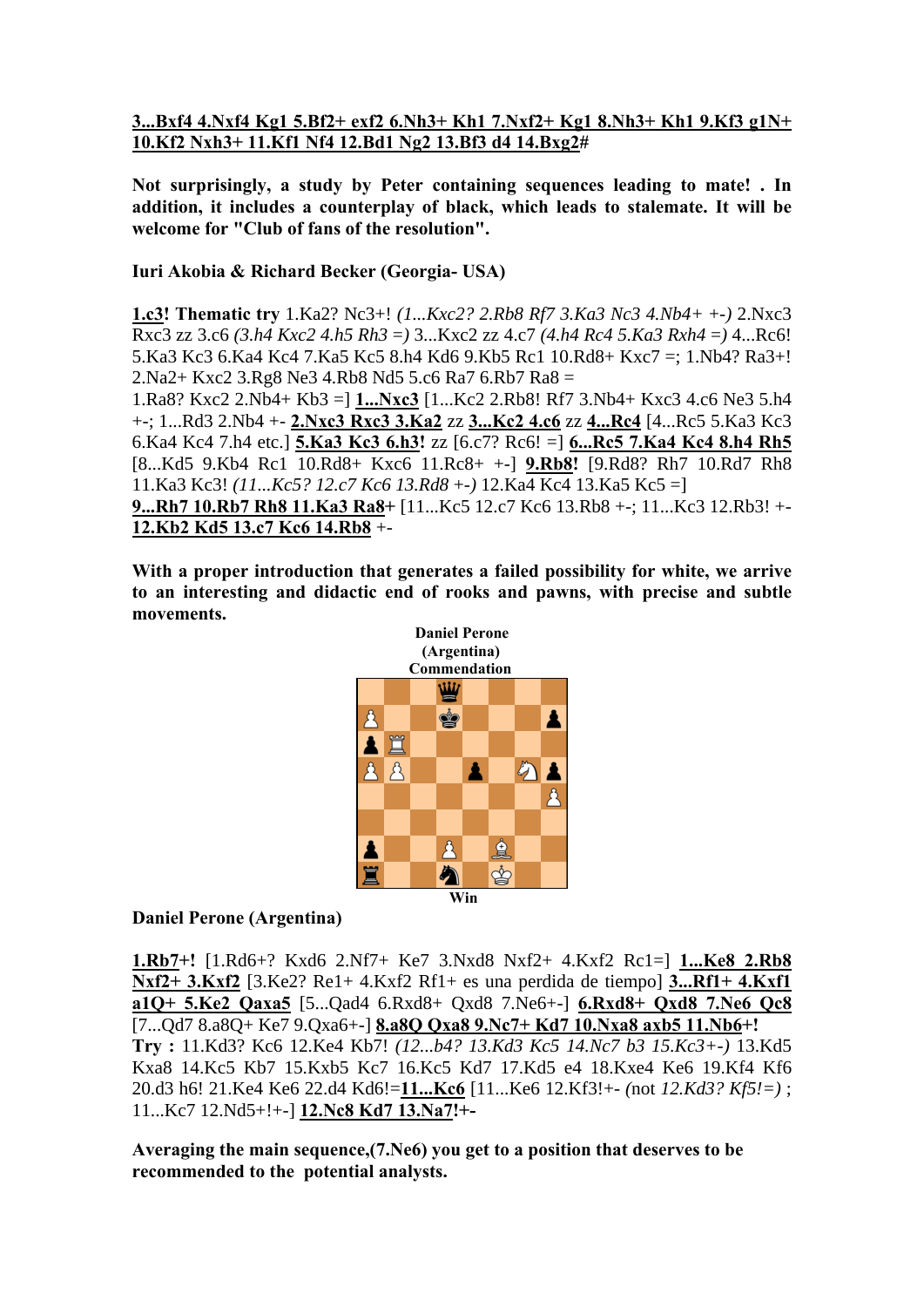

# **UNION ARGENTINA DE PROBLEMISTAS DE AJEDREZ**

# **B.2. STUDIES - DRAW**



# **Michal Hlinka & Jaroslav Polasek (Slovakia – Rep.Checa)**

### **1.Re7+!**

**Try** : 1.c6?! Rc1+!! (Not 1...Nb8?! 2.Re7+! (2.Rxc7? Nxc6 3.Kc4 Nxa5+ 4.Kb5 Nb7 5.Rh7 Nd6+ 6.Kc6 Nc8 7.Kb7 Rc1 *( 7...Rd8 8.Kc7 Re8!)* 8.Rd7 Ke2 9.Rd4 Ke3 10.Rd5 Rc2 *(10...Ke4 11.Rd2 a5? 12.Ka6! Ra1 13.Rd8 Ne7 14.Re8)* 11.Rd1 Ke4 12.Rd8 a5) 2...Kf1! 3.Rxc7 Nxc6 4.Kc4 Nxa5+ 5.Kb5 Nb7 6.Th7!=) 2.Kb2 Ne5! 3.Rxc7 *(3.Re7 Rc5 4.Rxc7 Nxc6–+)* 3...Nd3+ 4.Kb3 a6!–+

**1...Kf1!** [1...Kf2 2.c6 Nb8 3.Rxc7 (3.Rf7+? Ke3! (3...Kg3? 4.Rxc7 Nxc6 5.Kc4 Nxa5+ 6.Kb5 Nb7 7.Rg7+! *(7.Rc3+? Kf4! 8.Ka6 Nd6 9.Kxa7 Nb5–+)* 7...Kf4 8.Ka6=) 4.Re7+ Kf4 5.Rxc7 Nxc6 6.Kc4 Nxa5+ 7.Kb5 Nb7 8.Rc4+ Ke3 9.Ka6 Rd7/Nd6–+) 3...Nxc6 4.Kc4 Nxa5+ 5.Kb5 Nb7 6.Rc2+! Ka6 6...Ke3 7.Ka6 Nd6 8.Kxa7=

# **2.c6 Nb8 3.Rxc7!**

**Try**:3.Rf7+? Ke2! *(3...Kg2? 4.Rxc7 Nxc6 5.Kc4 Nxa5+ 6.Kb5 Nb7 7.Rg7+! Kf3 8.Ka6=)* 4.Rxc7 (4.Re7+ Kf3! 5.Rf7+ *(5.Rxc7 Nxc6 6.Kc4 Nxa5+ 7.Kb5 Nb7 8.Ka6 Nd6 9.Rc3+ Ke4 10.Kxa7 Nb5+)* 5...Ke4 6.Re7+ Kf4! *(6...Kd5? 7.Rxc7 Rc1+ 8.Kb2; 6...Kf5? 7.Rxc7 Nxc6 8.Kc4 Nxa5+ 9.Kb5 Nb7 10.Ka6 Nd6 11.Rc5+)* 7.Rf7+ Ke5! 8.Rxc7 Nxc6-+ ) 4...Nxc6 5.Kc4 Nxa5+ 6.Kb5 Nb7 7.Ka6 *(7.Rc2+ Kd3–+ 8.Ra2 a5– +)* 7...Nd6 8.Kxa7 *(8.Rxa7 Ra1+ 9.Kb6 Nc8–+; 8.Re7+ Kd3 9.Kxa7 Nc8–+)* 8...Nb5–+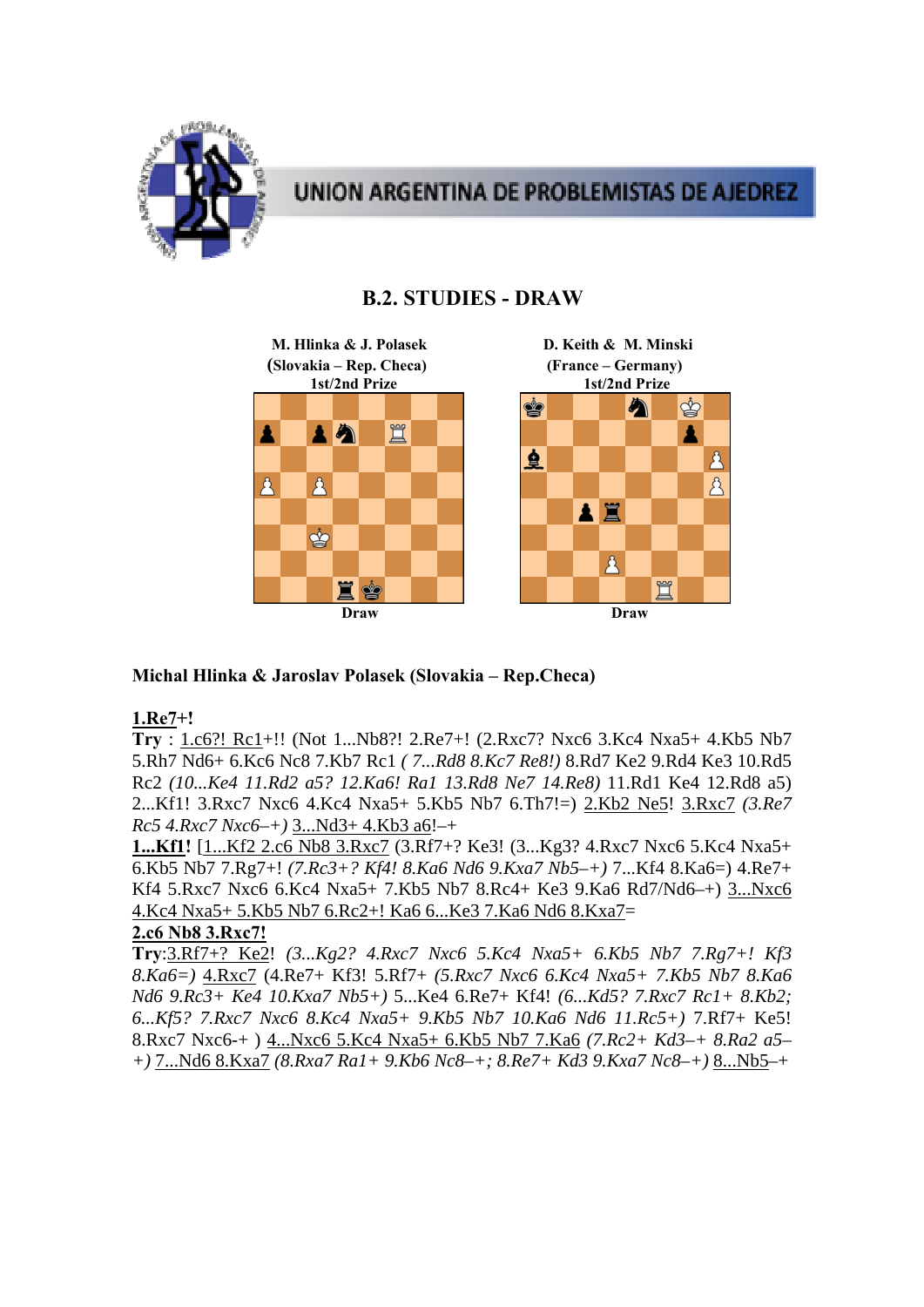### **3...Nxc6 4.Kc4 Nxa5+**

**main line** 4...Rc1+! 5.Kb5! *(5.Kd5? Nb4+ 6.Kd6 Rd1+ 7.Ke6 a6–+)* 5...Nd4+ 6.Ka6 Rxc7 **stalemate** 

**5.Kb5 Nb7! 6.Rh7!!** [6.Rxb7? Rb1+ 7.Kc6 Rxb7 8.Kxb7 a5–+] **6...Nd6+ 7.Kc6 Nc8 8.Kb7!** [8.Kc7? Rc1+ 9.Kb7 Ke2–+] **8...Rd8 9.Kc7 (**9.Rh5) **9...Re8! 10.Rh5!**  [10.Kb7? Ke2 11.Rh3 Kd2 12.Rh2+ Kd3 13.Rh3+ Kd4 14.Rh4+ Kd5 15.Rh5+ Re5 16.Rh8 Re7+! 17.Kxc8 a5! –+] **10...Ke1** [10...Ke2 11.Rd5! Nb6 12.Ra5 Nc8 *(12...Re7+ 13.Kb8!)* 13.Rd5=] **11.Rd5! Ke2 12.Kb7! Nb6 13.Ra5! Nc8** [13...Re7+ 14.Kb8!=] **14.Rd5=** 

**With a piece of advantage, you not always win!. It is demonstrated the equality with subtle and pleasant movements which lead to "positional draw", with a stalemate, and in addition, the study is completed with appropriate trials.** 

**Daniel Keith & Martin Minski (France- Germany)** 

**1.hxg7!** 

**Try :** 1.h7? Nf6+! 2.Kxg7 Nxh7 3.Kxh7 Bb7! *(*not *3...Rxd2? 4.Ra1!=)* 4.Rc1 Bf3 5.h6 Be2 6.Kg8 Rg4+! *(6...Bd3? 7.Rh1!=)* 7.Kf7 Rh4 8.Kg7 Bd3–+

**1...c3!** [1...Rg4 2.h6!=; 1...Nxg7 2.Kxg7 *(2.Rf8+? Ka7–+)* 2...Rg4+ *(2...Bb7 3.h6 Be4 e.g. 4.Rf4 Rd7 5.Rf7 Rxf7 6.Rxf7 Kb7 7.Kf6 Kc6 8.Ke5 Bh7 9.Kd4=)* 3.Kf6! c3 4.Ra1!= **2.dxc3** [2.Ra1? Kb7 3.dxc3 Rd7!–+] **2...Rg4** [2...Rd7 3.Rg1 Bc4+ 4.Kh8! Nf6 5.g8Q+ Bxg8 6.Rxg8+ Kb7 7.Rg7=] **3.Rd1!** [3.h6? Bxf1–+; 3.Ra1? Rxg7+ 4.Kf8 Ra7! 5.Kxe8 *(5.h6 Nf6–+)* 5...Bb5–+; 3.Rf8? Rxg7+ 4.Kh8 Re7–+; 3.Rf7? Bc4–+ **3...Nxg7** 

3...Bc4+ 4.Kh8 Nf6 *(4...Nxg7 5.Rd8+ Kb7 6.Rd7+ Kc6 7.Rxg7=)* 5.Rh1! *(5.Rd4? Rxd4 6.cxd4 Ng8!–+)* 5...Re4 6.g8Q+! Nxg8 7.h6 Nf6 *(7...Rg4 8.h7=)* 8.Kg7 Ne8+ *(8...Ng4 9.Kg6! Re6+ 10.Kg5 Nf6 11.h7=)* 9.Kf8 Nc7 10.h7 Rf4+ 11.Ke7! Rf7+ 12.Kd6=; 3...Rxg7+ 4.Kf8! Bb5 5.Rd8+=

**4.Rd8+ Bc8!!** [4...Kb7 5.Rd7+ Kc6 6.Rxg7=] **5.Rxc8+ Kb7** domination, but **6.Rc4!!**  [6.Rc5 /Rd8/ Rf8 Ne6–+] **6...Rxc4 7.Kxg7 Kc7 8.h6 Kd7 9.h7!=** 

**It is remarkable, that in a few moves, we find ourselves in positions where we must "act" accurately and with subtleties. Very rich in variants, and its culmination is a surprise that rises substantially the quality of this artistic expresion.** 

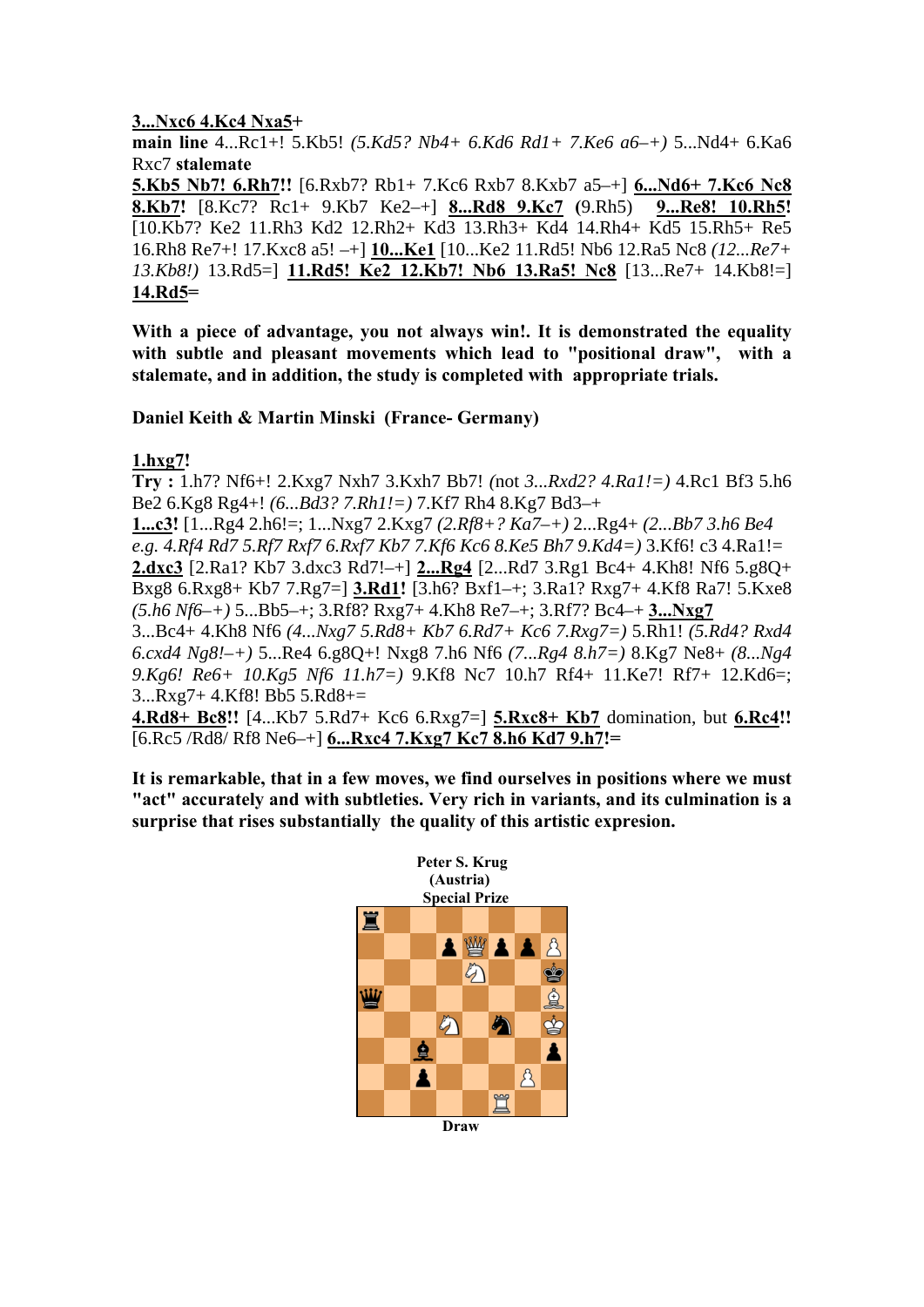# **Peter S. Krug (Austria)**

# **1.Ng5!!**

**Trials** 1.Bxf7? hxg2 2.Be8 Ng6+ 3.Bxg6 Bxd4 ! *(*not *3...dxe6? 4.Nf5+ Qxf5 5.Bxf5 Bf6+ 6.Qxf6+ gxf6 7.Ra1=)* 4.Be8 *(4.Nf8 Rxf8 5.Rxf8 Bf6+ 6.Rxf6 Qg5+ 7.Kh3 g1N+!–+)* 4...Rxe8 5.Qxe8 g5+ 6.Kg4 Qf5+ !! 7.Rxf5 g1Q+ 8.Kh3 Qh1+ 9.Kg3 Qh4+ 10.Kg2 Qg4+ 11.Kh2 Bg1–+

1.Nxf4? hxg2 2.Bxf7 Bb4! 3.Qe2 gxf1Q 4.Qxf1 Be1+ 5.Kg4 Qg5+ 6.Kf3 c1Q–+; 1.h8Q+ Rxh8 2.Ng5 Ng6+–+

**1...hxg2** [1...c1Q 2.Rxc1 f6 3.h8Q+ Rxh8 4.Nf7+ Kh7 5.Qe4+ g6 6.Qe7 Qxh5+ 7.Kg3 Nd5 8.Qxd7= **positonal draw**] **2.h8Q+ Rxh8 3.Nxf7+ Kh7 4.Ng5+ Qxg5+ 5.Kxg5!** [5.Qxg5? gxf1Q 6.Qf5+ Ng6–+] **5...Ne6+ 6.Nxe6 Bf6+ 7.Rxf6 c1Q+ 8.Rf4 g1Q+ 9.Bg4 dxe6** [or 9...Rg8 10.Qf7 Qh2 11.Nf8+ Kh8 12.Ng6+= **positonal draw**; or 9...Qc3 10.Nf8+ Rxf8 11.Qe4+ Kg8 12.Qd5+ Kh7 13.Qe4+= **positonal draw**] **10.Qxg7+ Kxg7 stalemate with pin** 

**Notable univocal trials, three positional draw and a stalemate with two pieces pinned, complete a nice study, and of high artistic level.** 



**Yuri Bazlov (Russia)** 

**1.c7! Nab6** [1...Ba6 2.Rf1+=] **2.Rf5!** [2.Rf7? Be2 3.Na5 Kg1 4.Nc6 Bc5–+] **2...Nxc7 3.Nd2!** [3.Nc5? Kg1 4.Ne4 *(4.Ne6 Bd7 5.Rf3 Ncd5-+ )* 4...Bd7 5.Ra5 Bd4 6.Ra2 Nc4 7.Rg2+ Kf1–+] **3...Bxd2 4.Kf2 Be8 5.Rf8 Bc3 6.Rf4 Be5 7.Rh4+** [7.Re4? Bd6 8.Rh4+ Bh2 9.Re4 It is a waste of time] **7...Bh2 8.Re4 Bg1+ 9.Kg3 Bc5 10.Re1+ Bg1 11.Re4 Bh2+ 12.Kf2 Bd6 13.Rh4+ Bh2 14.Re4 =positional draw** 

**White must resort to a surprising defense to prevent the ending of BBN vs. R. Its originality must be recognized in this ruling.** 

# **Andrezj Jasik (Poland)**

**1.Ka7! Bd8** [1...Bxf4 2.Kxb6 Bxe5 3.Kxb7 a1Q 4.Rxa1+ Kxa1 5.Kc6=] **2.Ne2 Kb2!**  the intention 3..Ra6 4.bxa Ba5 5.axb Bc7 6.Nc3 no check [2...Ra6+ 3.bxa6 Bxa5 4.axb7 Bc7 5.Nc3+; 2...a1Q 3.Rxa1+ Kxa1 4.Nc3! similar as main line] **3.Ra4 Kb3 4.Ra5 Kb2** [4...Rxb5 5.Rxa2! Kxa2 6.Nc3+ Kb3 7.Nxb5=] **5.Ra4 Bc7 6.f3!** zz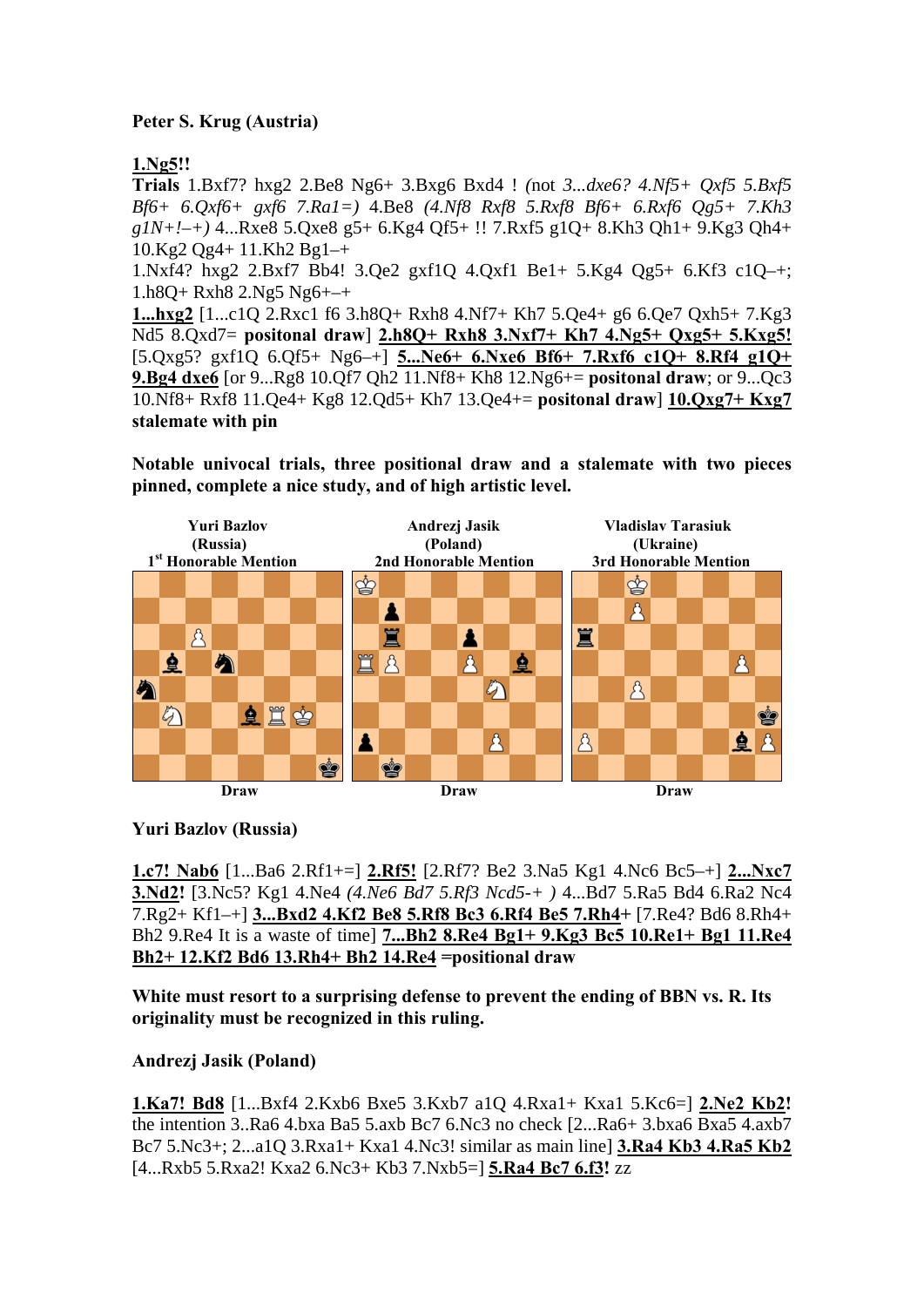**Thematic Try** : 6.f4? a1Q 7.Rxa1 Kxa1 8.Nc3 Bd8 zz 9.Ka8 Be7 10.Ka7 Bc5–+ **6...Bd8 7.f4! a1Q 8.Rxa1 Kxa1 9.Nc3! Bc7** [9...Kb2 10.Na4+ Kb3 11.Nxb6 Kb4=] **10.Ka8 Bd8 11.Ka7= positional draw** 

**Interesting position where there are threats from both sides, where each one tries to get the other in a "zugzwang" position.** 

**Vladislav Tarasiuk (Ukraine)** 

### **1.Kd8!**

1.Kb8? Ra8#; 1.Kd7? Kh4! 2.c8Q Bh3+ 3.Kc7 Bxc8 4.Kxc8 Kxg5!–+ *(*not *4...Rc6+? 5.Kb7 Rxc4 6.g6 Rg4 7.a3 Kh3 8.Ka7* similar a solution*)* 

**1...Bb7** [1...Rd6+ 2.Ke7 Rc6 3.Kd7=] **2.c8Q+ Bxc8 3.Kxc8 Rc6+ 4.Kb8** [4.Kd7? Rxc4 5.g6 Rg4!–+; 4.Kb7? Rxc4 5.g6 Rg4 6.a3 Kh4 7.h3? Kxh3–+] **4...Rxc4 5.g6 Rg4 6.Kb7 Kh4 7.a3!** [7.h3 Kxh3–+] **7...Kh3 8.Ka7 Kh4 9.Kb7 Kh5 10.h3 Rg5 11.a4 Kxg6 12.Kb6=** 

**A demonstration with precise movements to avoid the domination of the rook to the white pawns. The trials, complete a study of significant level.** 



# **Valery Kalashnikov & János Mikitovics (Russia – Hungary)**

**1.d7 Re4+ 2.Kf6 Ne6** [2...Re6+ 3.Kxg5 Rd6 4.a5 b2 5.a6 Rxd7 6.Rxd7 b1Q 7.a7=] **3.Kf5** 

**Try** : 3.a5? Nd8 4.Rb6 b2 5.a6 Re6+! 6.Rxe6 b1Q 7.a7 Qb7!–+] **3...Re1 4.a5 Nd8 5.a6 Rf1+** [5...Re6 6.Rb8 Rxa6 7.Rxd8 b2 8.Rb8 Rd6 9.Ra8+ Kb3 10.Rb8+ Kc3 11.Rc8+ Kd2 12.Rb8 Kc2 13.Rc8+ positional draw (eternal movement ?ing and Rook)] **6.Kg6 Rg1+ 7.Kf6** 

**Try** : 7.Kf5? Nxb7 8.d8Q Nxd8 9.a7 Rg5+! 10.Kxg5 Ne6+ 11.Kf6 Nc7–+

**7...Nxb7 8.d8Q Rf1+ 9.Kg6 Rg1+ 10.Kf6 Nxd8 11.a7 Rf1+ 12.Kg6 Rg1+** [12...Kb2 13.a8Q=] **13.Kf6 positional draw** 

**The study was completed with the presence of suitable tests and univocal, and positional draw, achieved in a interesting form and enjoyable.**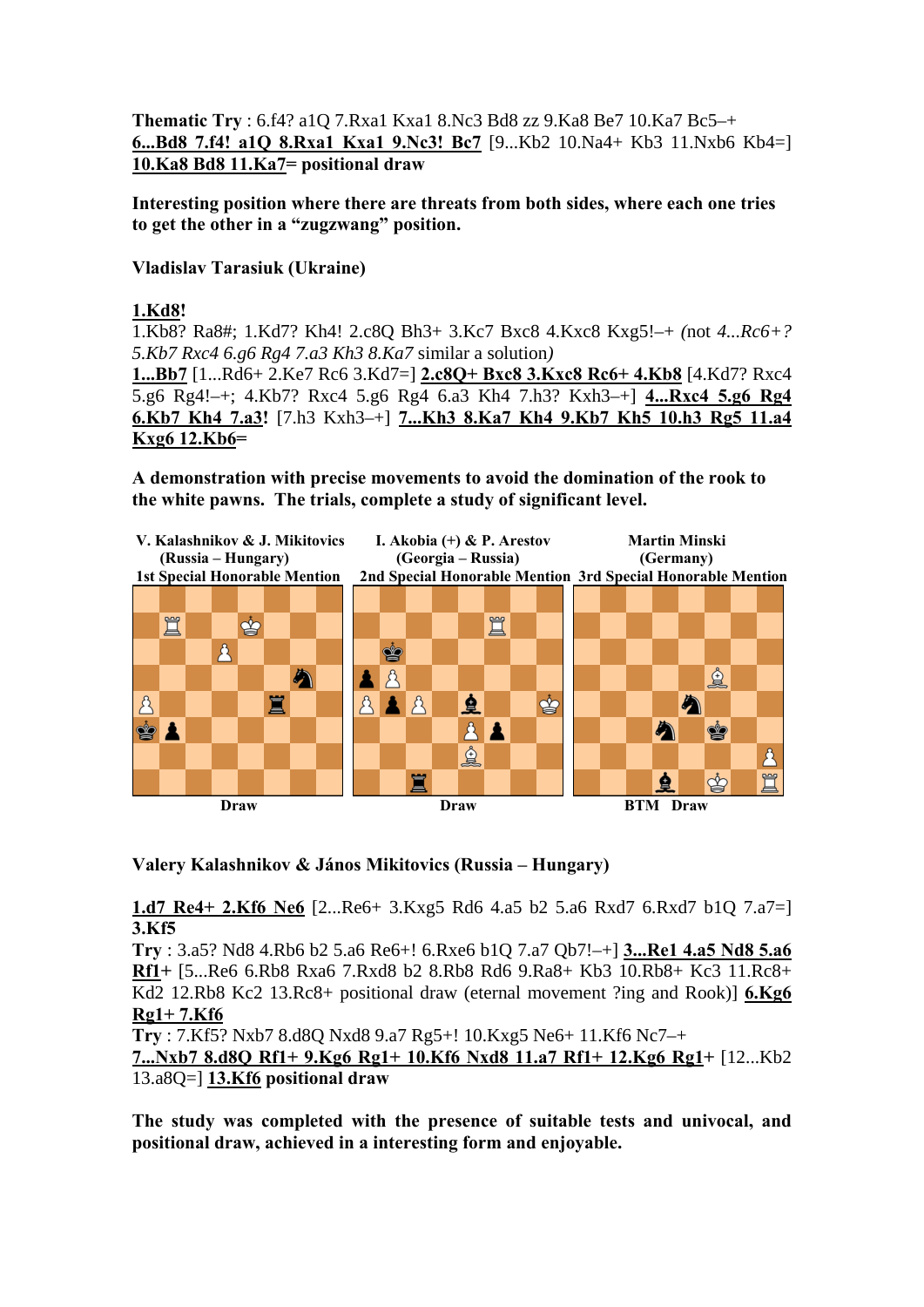### **Iuri Akobia & Pavel Arestov (Georgia – Russia)**

**1.c5+!** [1.Bxf3? Rf1 2.Bh5 Rxf7 3.Bxf7 Kc5–+] **1...Rxc5** [1...Kxc5 2.Rc7+=] **2.Bxf3** [2.Rf6+? Rc6 3.Rxc6+ Bxc6 4.Bd3 Bd5 5.e4 Bb3–+] **2...Bxf3** [2...Rf5 3.Rxf5 Bxf5 4.Bd1 Be6 5.Kg3 b3 6.Bxb3 Bxb3 7.Kf2 Bxa4 8.Ke1=] **3.Rxf3 Rc4+ 4.e4!** [4.Kg5? b3– +] **4...Rxe4+** [4...b3 5.Rxb3 Rxe4+ 6.Kg3 - main line] **5.Kg3!** [5.Kh3? b3 6.Rxb3 Rxa4 7.Kg3 Ra1/a2-+] **5...b3! 6.Rxb3 Rxa4 7.Rb2! with** : **A) 7...Ra1 8.Kg2!! Thematic Try**: 8.Kf2? a4! 9.Rb4 a3 10.Rb3 a2 11.Ra3 Rh1! possible, because 8.Kf2? 12. Rxa2 Rh2–+ **8...a4 9.Rb4 a3** [9...Kc5 10.b6 Kxb4 11.b7=] **10.Rb3 a2 11.Ra3!= B) 7...Rb4 8.Ra2! Kxb5 9.Kf3**! *(9.Kf2? Rb3! 10.Ke2 a4 11.Kd2 a3 12.Kc2 Kc4* /b4–+*)* 

**9...a4** (9...Rb3+ 10.Ke4! Kb4 11.Kd4 a4 *(11...Rb1 12.Kd3 a4 13.Rc2=)* 12.Rc2 Rb1 13.Rc4+ Kb3 14.Rc3+ Kb2 15.Kc4! a3 16.Rb3+!=) **10.Ke3! Rb3+ 11.Kd4! Kb4 12.Rc2! Rh3** *(12...Rb1 13.Rc4+ Kb3 14.Rc3+ Kb4 15.Rc4+* **positional draw***)*  **13.Rb2+! Rb3 14.Rc2**= **positional Draw**.

**C) 7...Re4 8.Kf3 Re6 9.Re2! Rxe2 10.Kxe2**=

**With the presence of the bishops, the equality is guaranteed by the impossibility of the coronation of the black pawn of the column a). Then we arrive to a rook ending, with rich and instructive lines that make the study a model in this thematic.** 

### **Martin Minski (Germany)**

**1...Cd2+ 2.Rg1 Cf2!** [2...Cf4 3.Ag4+! Rxg4 4.Rf2 Ce4+ 5.Re3=] **3.Ac8!!** [3.Ad7? Aa4! *(3...Ac2? 4.Ac6+ Ae4 5.Axe4+=)* 4.Ac8 *(4.Axa4? Ch3#)* 4...Ac6–+; 3.Ae6? Ab3! *(3...Ac2? 4.Ad5+ Ae4 5.Axe4+=)* 4.Ac8 *(4.Axb3? Ch3#)* 4...Ad5–+; 3.h3? Rg3 4.Ag4 Cxg4 5.hxg4 Ae2! 6.Th8 Cf3+ 7.Rh1 Af1–+; 3.h4? Rg3–+] **3...Ac2 4.Ab7+** [4.h3? Rg3 5.Ab7 Cfe4!–+ *(5...Ae4? 6.Axe4 Cfxe4 7.h4=* zz*)* ] **4...Ae4 5.Axe4+** [5.h3? Axb7! *(5...Rg3? 6.Axe4 Cfxe4 7.h4=* zz*)* 6.Th2 Cfe4! 7.Tg2 Ad5–+; 5.h4? Rg3! *(5...Axb7? 6.Th2 Cfe4 7.Tg2=)* 6.Axe4 Cfxe4–+ zz] **5...Cfxe4 6.h3!** [thematic try: 6.h4? Rg3 zz 7.Th3+?! *(7.Th2 Cf3+ 8.Rf1 Cxh2+ 9.Re2 Cg4 10.h5 Ch6–+; 7.h5 Cg5! 8.Th4 Cgf3+ 9.Rh1 Cxh4–+)* 7...Rxh3 (8.Kf2 impossible) 8.h5 Rg3!–+] **6...Rg3 7.h4** zz **7...Cc3** (8...Se2#) [7...Cf2 8.h5=; 7...Cg5 8.hxg5 Cf3+ 9.Rf1 Cxg5=] **8.Th3+!** [8.Th2? Cf3+ 9.Rf1 Cxh2+–+] **8...Rxh3 9.Rf2=** [9.h5? Rg3! 10.h6 Ce2+–+]

**The white should avoid the threat of "Troiski position", and is achieved with precise and notable moves**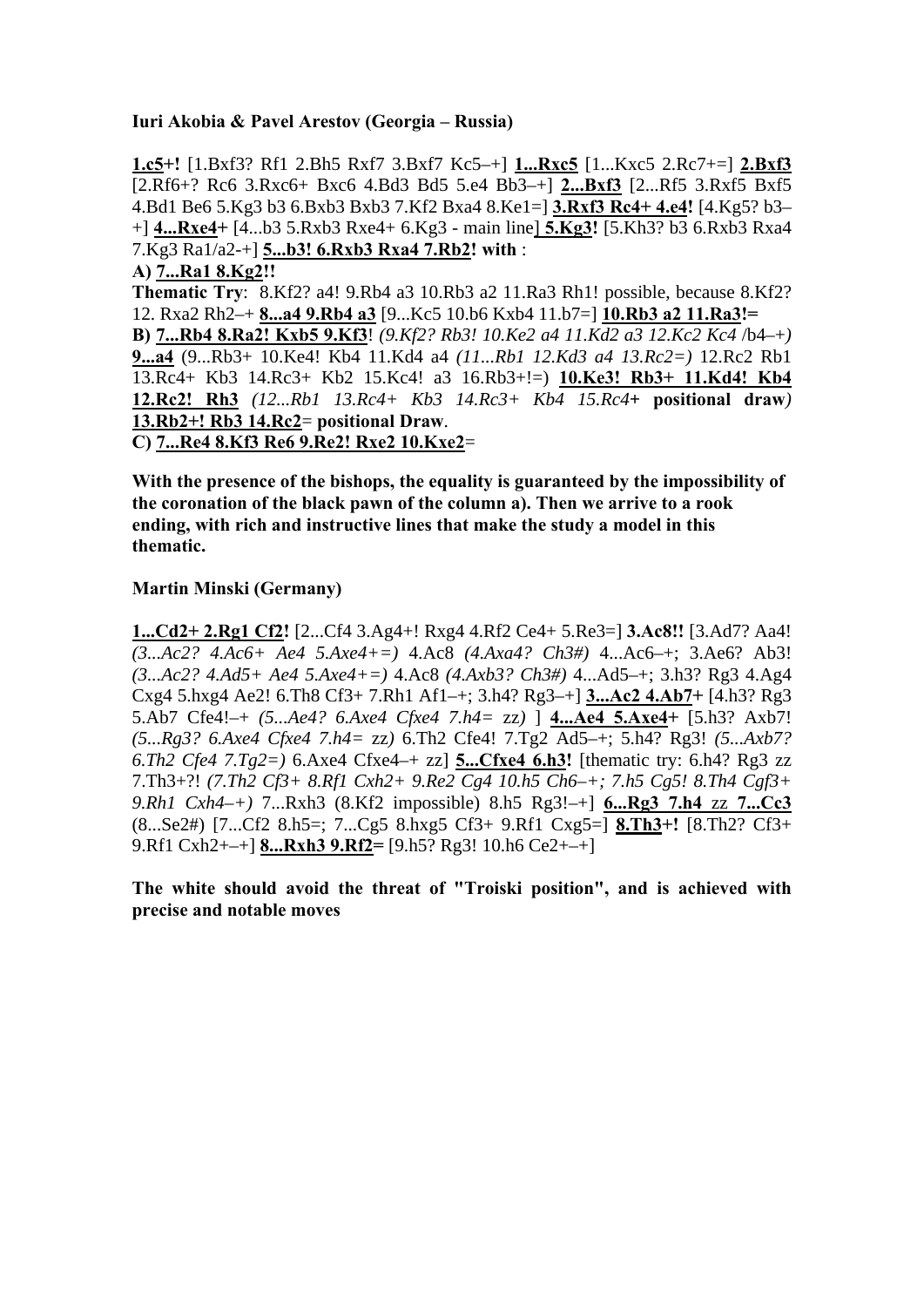

### **Marco Campioli (Italy)**

**1.Rh2!** [1.Rag4? Qf3! *(1...Qxc1? 2.Rg1+ Ke2 3.Rxc1=)* 2.R2g3 *(2.Rg1+ Kf2–+)*  2...Qh1+ 3.Kg6 Kf2 4.Bd2 Ke2 5.Rg2+ Kd1 6.Bg5 Qe1 7.Ra4 c1Q 8.Bxc1 Qe6+ 9.Kg7 Qe5+ 10.Kg6 Kxc1–+; 1.Rgg4? Qxc1–+] **1...d2!** [1...Kg1 2.Rah4 Qf3 *(2...Qxc1 3.Rh1+ Kf2 4.Rxc1=)* 3.R4h3=] **2.Rf4+** [2.Bxd2 c1Q 3.Rf4+ Kg1–+] **2...Kg1** [2...Ke1 3.Re4+ Kf1 4.Rf4+=] **3.Rff2** [3.Rhh4? dxc1Q–+] **3...Qh5+** [3...dxc1Q 4.Rhg2+ Kh1 5.Rh2+=] **4.Rxh5 dxc1Q 5.Rhh2** [5.Rff5? Qe3–+] **5...Qg5 6.Rxc2 Qe7+ 7.Kg8!** [7.Kh6? Qd6+ 8.Kg5 Qxh2–+] **7...Qe8+ 8.Kh7 Qf7+ 9.Kh8 Qf8+ 10.Kh7 Qf5+ 11.Kg8 Qe6+ 12.Kh7** [12.Kf8? Qd6–+] **12...Qe4+ 13.Kg8 Qd5+ 14.Kh7 Qd3+ 15.Kh8= positional Draw** [15.Kg7? Qg3–+]

**Precise movements of the rooks are needed .The King has available squares to avoid threats of double checks. A study with harmony.** 

**Iuri Akobia & Beqa Akhaladze (Georgia)** 

**1.Ne4+! Kd3 2.Rc3+! Kxe4 3.Nxc2 Nxh2+ 4.Ke2!** [4.Kg1? Nf3+ 5.Kf2 Ng5 6.Kg1 *(6.Rc5 Kf4–+)* 6...Ra6 7.Kh2 Rd6–+] **4...Ra2** [4...Kf4 5.Rxh3+-] **5.Re3+!** [**Logical try** 5.Rxh3? Nf3! 6.Rxf3 (no check as in the main line after 6...Nf3) 6...Rxc2–+] **5...Kf4 6.Rxh3 Kg4** [6...Nf3 7.Rxf3+ (no check and draw) 7...Kg4=] **7.Rc3 h3** [main 7...Nf3 8.Kf1! *(8.Kf2? Nd4–+)* 8...h3 9.Rc8! *(9.Rc7? Rb2! 10.Ne3+ Kf4 11.Nd1 h2–+)* 9...Ne5 *(9...h2 10.Kg2=; 9...Ng5 10.Kf2 Ne4+ 11.Kg1=)* 10.Rc5! *(10.Kf2? Rb2! 11.Rc3 Kh4 12.Rc8 Ng4+ 13.Kf3 Rb3–+)* 10...Nf3 11.Rc8 **positional draw**] **8.Kf2** [8.Kd3? Nf3 9.Ne3+ Kg3 10.Rc8 Ne1+ 11.Ke4 Ra4+–+] **8...Kh4 9.Rc8!** [9.Rc7? Ng4+! 10.Kf3 h2 11.Kg2 Rb2 12.Rc8 Rb1 13.Rh8+ Kg5–+] **9...Ng4+ 10.Kf3 Ne5+** [main 10...h2 11.Rh8+ Kg5 12.Rg8+ Kh5 13.Rh8+ Nh6 14.Kg2=] **11.Kf4 Ng6+ positional draw 12.Kf3 Ra4 13.Kf2 Rf4+ 14.Kg1=** 

**An interesting ending of minor pieces, with " surprise" movements.**